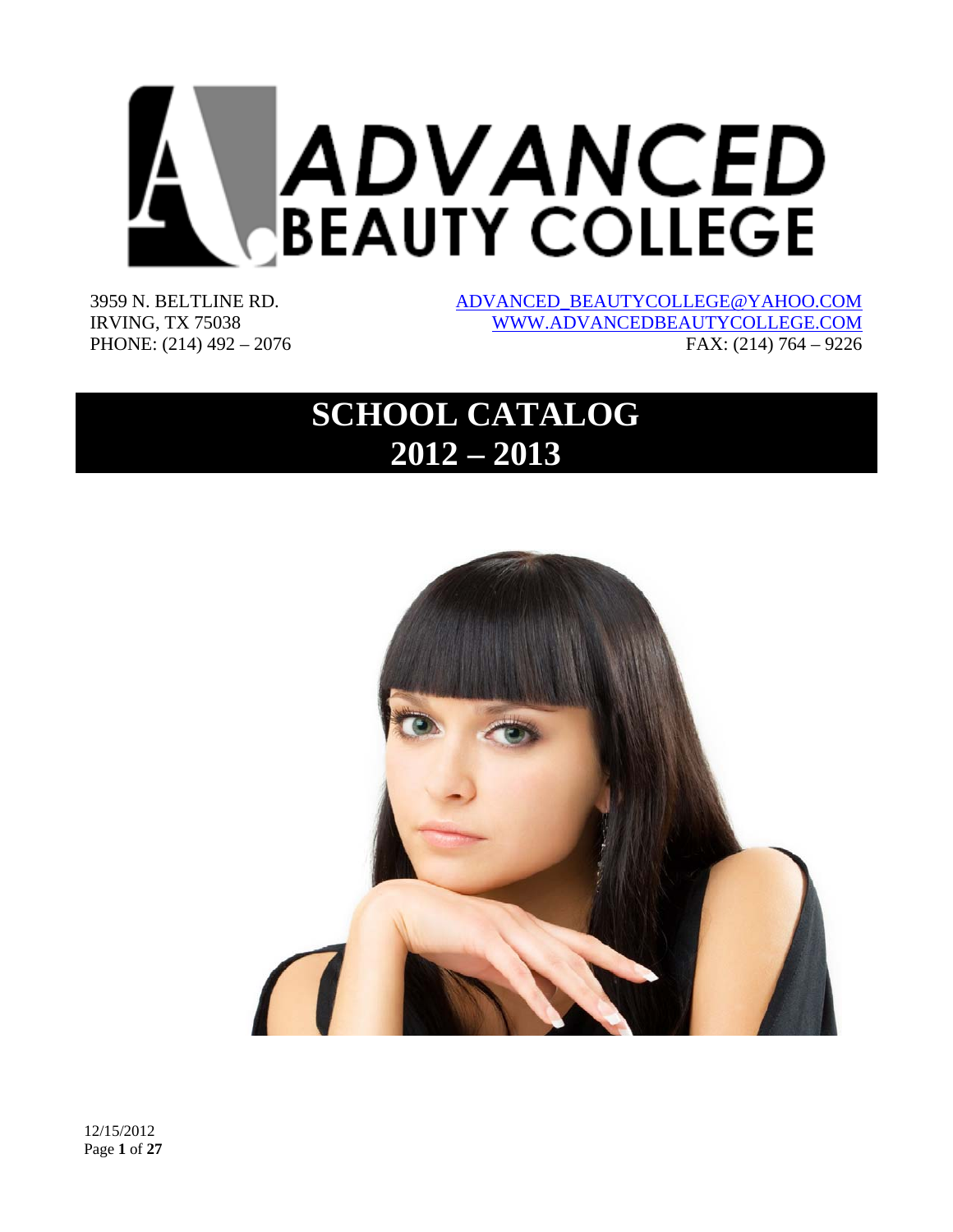| <b>TABLE OF CONTENTS</b>                                                                   |           |
|--------------------------------------------------------------------------------------------|-----------|
| <b>ABOUT ADVANCED BEAUTY COLLEGE</b>                                                       | $3 - 5$   |
| <b>Mission Statement</b>                                                                   |           |
| Ownership                                                                                  |           |
| Rules & Regulation                                                                         |           |
| <b>Uniform Dress Code</b>                                                                  |           |
| <b>School Facilities</b>                                                                   |           |
| Nondiscrimination Statement                                                                |           |
| Compliance with Civil Rights Act                                                           |           |
| Physical Demands & Safety Requirements                                                     |           |
| School Calendar                                                                            |           |
| US. Department of Labor's Standard Occupational Classification                             |           |
| AVAILABILITY OF INSTITUTIONAL AND FINANCIAL AID INFORMATION                                | $6 - 8$   |
| Availability of Institutional and Financial Aid Information                                |           |
| Assistance in Obtaining Institutional or Financial Aid Information                         |           |
| Record of Attendance                                                                       |           |
| <b>Admissions Policy</b>                                                                   |           |
| Voter Registration                                                                         |           |
| Citizenship/Residency requirements                                                         |           |
| <b>Enrollment requirements</b>                                                             |           |
| <b>Transfer students</b>                                                                   |           |
| <b>Graduation Requirements</b>                                                             |           |
| <b>Licensing Requirements</b>                                                              |           |
| Placement                                                                                  |           |
| Types of Employment                                                                        |           |
| STUDENT FINANCIAL ASSISTANCE<br>Terms and conditions under which students receive Title IV | $9-12$    |
| Satisfactory Academic Progress Policy                                                      |           |
| Federal student financial aid penalties for Drug Law violations                            |           |
| Other financial aid options                                                                |           |
| Counseling                                                                                 |           |
| <b>GENERAL INSTITUTIONAL INFORMATION</b>                                                   | $13 - 23$ |
| Family Educational Rights and Privacy Act (FERPA)                                          |           |
| College Navigator Website                                                                  |           |
| <b>Students with Disabilities</b>                                                          |           |
| <b>Student Body Diversity</b>                                                              |           |
| Cost of Attendance Information, Textbook Information Disclosures                           |           |
| Net Price Calculator                                                                       |           |
| <b>Refund Policy</b>                                                                       |           |
| Return to Title IV Policy                                                                  |           |
| Academic Program Information                                                               |           |
| Course Objectives and Outlines                                                             |           |
| Transfer of Credits/Clock Hours & Articulation Agreements                                  |           |
| <b>Accreditation Approval</b>                                                              |           |
| Peer to Peer File-Sharing Disclosures                                                      |           |
| <b>HEALTH AND SAFETY</b>                                                                   | $24 - 26$ |
| Campus Security Act Disclosure Statement                                                   |           |
| Drug & Alcohol Abuse Prevention Program                                                    |           |
| Campus Safety – Emergency notification & Crime reporting                                   |           |
| <b>Information for Crime Victims</b>                                                       |           |
| <b>STUDENT OUTCOMES</b>                                                                    | 27        |
| <b>Retention Rates</b>                                                                     |           |
| <b>Graduation Rates</b>                                                                    |           |
| <b>Placement Rates</b>                                                                     |           |
| <b>FACULTY AND STAFF</b>                                                                   | 27        |
| Faculty and Staff                                                                          |           |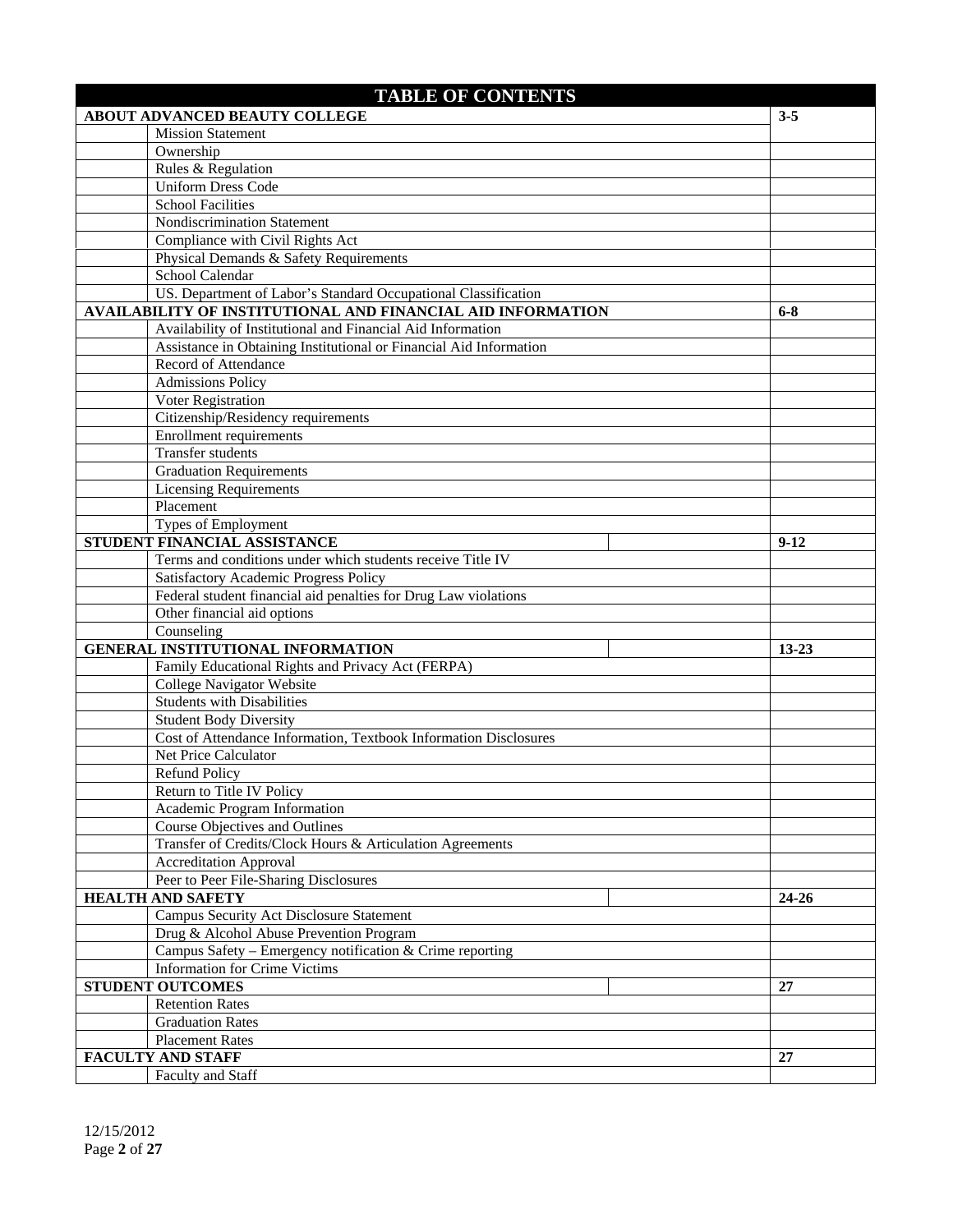# **ABOUT ADVANCED BEAUTY COLLEGE**

#### **Mission Statement**

The principal objective of the school is to seek a high level of perfection and distinction in its faculty, students, and educational programs. Only through quality in higher education will we be able to provide graduates of all courses who will not only be successful but will also be of service to their community. The course of study and the activities are directed to provide a solid foundation for our graduates in the many opportunities available in the beauty industry. We realize our obligation to our students, alumni and community and constantly seek more effective ways to meet these commitments.

# **Ownership**

The school was founded in December 15, 2003 under the name Hong Lien, Inc. The corporation transacts business in the state of Texas using the assumed name Advanced Beauty College.

#### **Rules & Regulation**

- 1. Students will dress in accordance with the school's dress code.
- 2. Students are expected to attend school as scheduled in their contract and school's Satisfactory Academic Policy. Makeup hours are only allowed is they are following their schedule.
- 3. All absences are considered unexcused unless the student is on Leave of Absence that has been previously approved by the Director of Education.
- 4. Day students not clocked in by 9:00 AM for theory class on Tuesdays will not be allowed to clock in until theory class is over.
- 5. Evening students not clocked in by 2:30 PM on Tuesdays will not be allowed to clock in until the following day.
- 6. Every student is assigned a daily sanitation duty that must be completed before they leave for the day. Students will get permission from their instructor if it is necessary to leave for any reason.
- 7. It is the student's responsibility to clocking in and out when entering or leaving school including lunch breaks. No corrections to time records are allowed per the Texas Department of Licensing and Regulation.
- 8. Students are not allowed to clock anyone in or out other than their selves. If they are caught clocking another student in or out, it is grounds for suspension or dismissal.
- 9. Students must get permission to get personal services. Personal services can only be done after all clients have been serviced. No personal services are allowed on Saturday.
- 10. Cell phones must be left on silent or vibrate on the clinic floor. Cell phones are not allowed during theory class.
- 11. It is the student's responsibility to protect all personal property. School-owned lockers are available; however, students must furnish the lock. School officials reserve the right to examine locker contents if it puts students or staff in danger.
- 12. Stealing is not permitted. Students caught stealing will be subject to suspension or dismissal and the proper authorities will be notified.
- 13. Students will not borrow or use anything belonging to another student without their permission. Student will be responsible for any damages done to their property.
- 14. Students will comply with all the rules of personal hygiene, and sanitation. All bottles will be labeled and placed in their proper place after use. Students will clean and clear their station, including the mirror and of all equipment daily before departing from school. Students are expected to assist in the care and cleaning of all other areas of the school as assigned.
- 15. Students must maintain the proper attitude. They will not gossip or directly or indirectly create any discord. Students will not discuss other students or give out any student phone numbers.
- 16. Students are responsible for performing services on their clients. Students refusing clients or assigned projects will face suspension. Students will behave in a professional manner while doing client services. Students will not discuss personal problems with clients.
- 17. Students cannot behave in an immoral manner, drink or use drugs. Students will not use profanity or gossip.
- 18 Students cannot smoke, eat or drink in the classrooms or clinic floor.
- 19 Students are not allowed to go behind the cashier's counter without permission.
- 20. I am not allowed in any other department, other than my own, without permission.
- 21. Students will not go into any school office without permission from a staff member.
- 22. Any visitors must wait for students in the reception area.
- 23. Personal calls on the school's phone will be limited to 3 minutes. Student's training will never be interrupted for a phone call. All callers must leave messages for the student.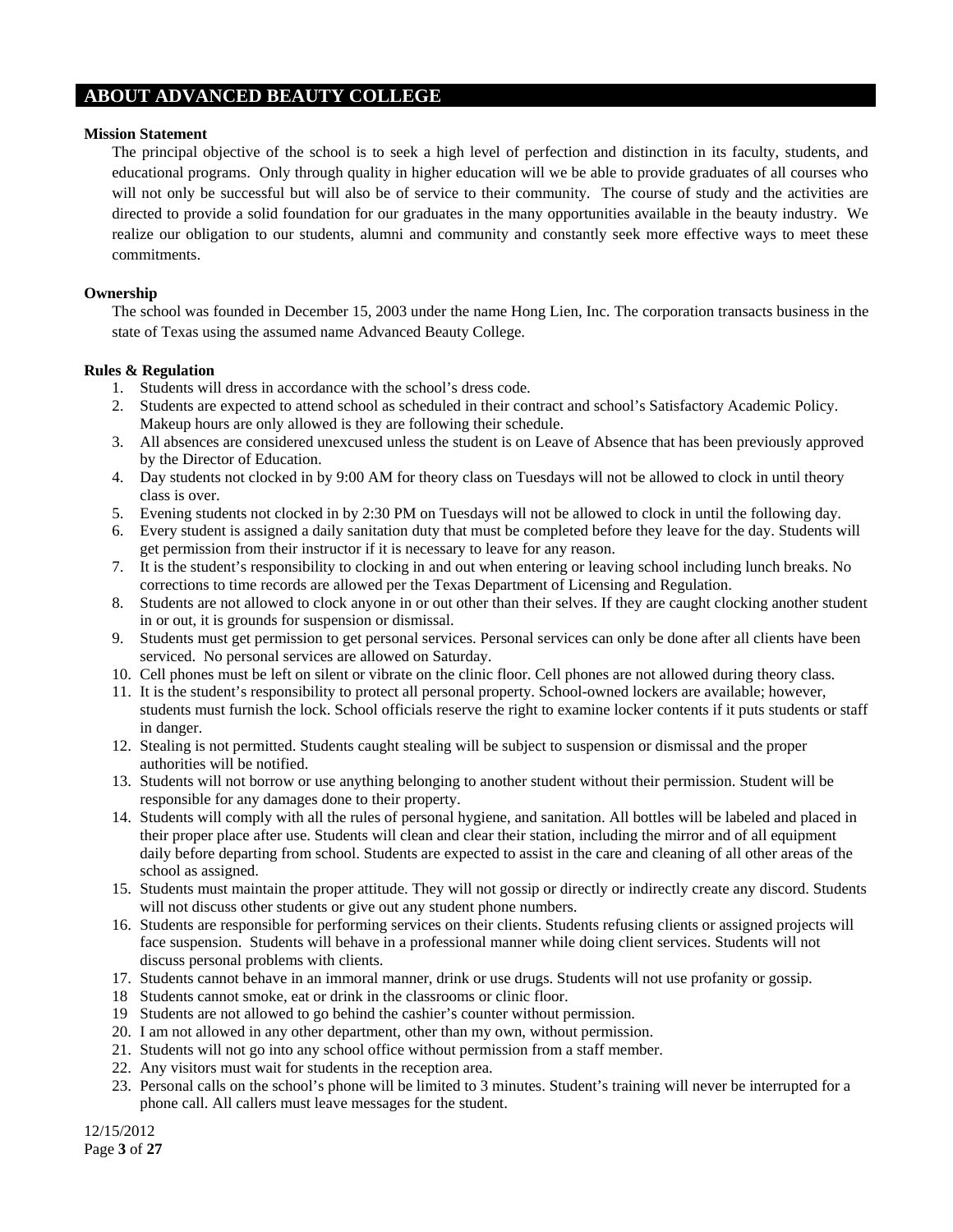- 24. Students will not interrupt another student's training.
- 25. A record will be maintained at all times of student attitude, promptness, attendance, and ability.
- 26. It is the student's responsibility to check with their instructor for make-up tests and projects missed due to absences and complete them.
- 27. Students will only seek instruction on assignments from the instructor assigning it. If in doubt, students should ask an instructor, not another student.
- 28. All students are required to complete all written exams, practical and clinical requirements.
- 29. Students are responsible for paying tuition promptly as set forth in their contract. All tuition must be paid for and all assignments must be completed in order to graduate.
- 30. Students are required to bring their supply kit to each and every class.

#### **Uniform Dress Code**

Students are encouraged to dress professionally. The school uniform for Advanced Beauty College is a teal scrub top for Cosmetology students, a white smock for Manicure students, and a blue smock for Facial students. A uniform is provided by the school to every enrolled student, and it is expected that this uniform will be worn at all times. The following attire is not allowed:

- Tank Tops, Lingerie, See Through Fabrics, Topless or Bottomless Uniforms,
- Printed T-Shirts with any sexual or racial implications, Short-Shorts, Mini Skirts, Halter Tops or any Top that will allow skin to show at the waist when arms or elevated.

Students will launder their uniform on a regular basis.

The following disciplinary action will be taken with students found to be in violation of the school's Dress Code:

First offense- student will be asked to leave and may return to school the following day.

Second offense- student will be asked to leave and will receive one day's suspension.

Third offense- student will be asked to leave and will be suspended for 3 days.

Continuing offenses may result in the student being dismissed from the school.

#### **School Facilities**

Bus routes are within walking distance. We have a student lounge area for lunch and there are many nearby restaurants. The school has separate classrooms, clinic floors with beginning and advanced sections, dispensary, and offices for counseling. There is a library containing Books, VCR/DVD video films, for both basic and advanced hair designing, hair cutting, iron curling, blow combing, permanent waving, facials, make-up, hair relaxing, fashions, manicuring, and other cosmetology related subjects. Students use these materials as teaching aids and reference material. The school maintains no residence facilities. Students will need to make their own housing and boarding arrangements.

#### **Nondiscrimination Statement**

ABC in its admissions, instruction and graduation policies, practices no discrimination on the basis of sex, race, age, color, ethnic origin, or religion. Advanced Beauty College may not recruit students that are currently attending or admitted to another school offering a similar program study.

# **Compliance with Civil Rights Act**

We comply with Title VI and IX of the Civil Rights Act of 1964 and all requirements imposed by or pursuant to that title, to the end that, in accordance with Title VI and IX of that act of the regulations, no person in the United States shall, on the grounds of age, sex, race, religion, color, ethnic origin, or handicap be excluded from participation in, denied the benefits of, or be otherwise subjected to discrimination under any program or activity for which the applicant received federal financial assistance from the department.

Advanced Beauty College will not discriminate in any employment practice, education program, or educational activity on the basis of race, color, religion, national origin, sex, age, disability, or veteran status. Our commitment to equal opportunity includes nondiscrimination on the basis of sexual orientation. The Administrative Office has been designated to handle inquiries regarding the nondiscrimination policies.

The institution does not discriminate in its admissions policies and processes against handicapped individuals. The licensing requirements for courses offered may restrict from applicants. The administrative office may answer questions regarding licensing requirements and the physical demands of the industry.

12/15/2012 Page **4** of **27**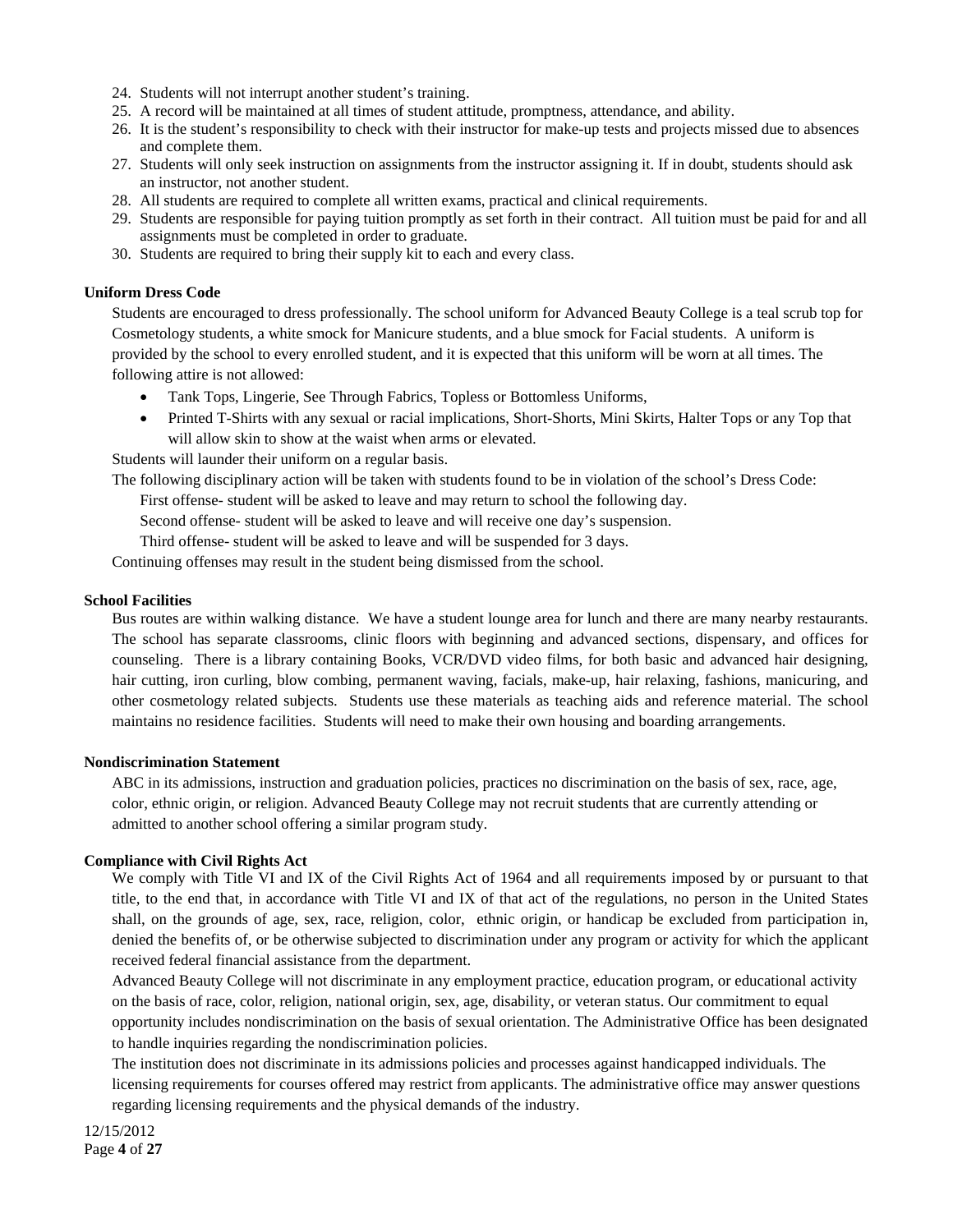# **Physical Demands & Safety Requirements**

Cosmetologists, nail techs and estheticians can expect to work long hours, sometime up to 12 hours shifts. Also, standing for long periods of time may develop varicose veins, calluses, aching joints. Arthritis in the hands and shoulder, and carpal tunnel of the wrists is common. Inhalation of strong chemicals may affect allergies, asthma or pregnancies. Handling chemicals may cause skin allergies. Working with sharp tools such as scissors and nippers may cause serious cuts. Working with electronics such as curling irons and dryers may cause burns.

Many hazards may be preventable by wearing appropriate clothing and shoes, standing on rubber mats, practicing good habits, wearing gloves and masks and staying knowledgeable about the products you work with.

## **School Calendar**

Qualified persons may enroll on any date the school is open. Exact start dates may be obtained by calling a school official at (214) 492 – 2076 during business hours. Classes generally start every Tuesday.

The school is not in session during the following holidays:

- 1. New Year's Day January  $1<sup>st</sup>$
- 2. Fourth of July July  $4<sup>th</sup>$
- 3. Thanksgiving Third Thursday of November
- 4. Christmas Eve December  $24<sup>th</sup>$
- 5. Christmas Day December  $25<sup>th</sup>$
- 6. New Year's Eve December  $31<sup>st</sup>$

School closure due to inclement weather will be broadcast on KDFW- FOX 4 NEWS- DALLAS. Students may also call the school or check the school website.

## **US Department of Labor's Standard Occupational Classification (SOC) code**

The institution prepares students to enter programs of cosmetology, manicurists and estheticians. Applicants may check their SOC website to look at a full description of what their related course industry entails. http://www.bls.gov/soc/

| Cosmetology $(39-5012)$ : | http://www.bls.gov/oes/current/oes395012.htm                                                  |
|---------------------------|-----------------------------------------------------------------------------------------------|
| Manicurist (39-5092):     | http://www.bls.gov/oes/current/oes395092.htm                                                  |
| Esthetician $(39-5094)$ : | $\frac{http://www.bls.gov/soc/2010/soc395094.htm}{http://www.bls.gov/soc/2010/soc395094.htm}$ |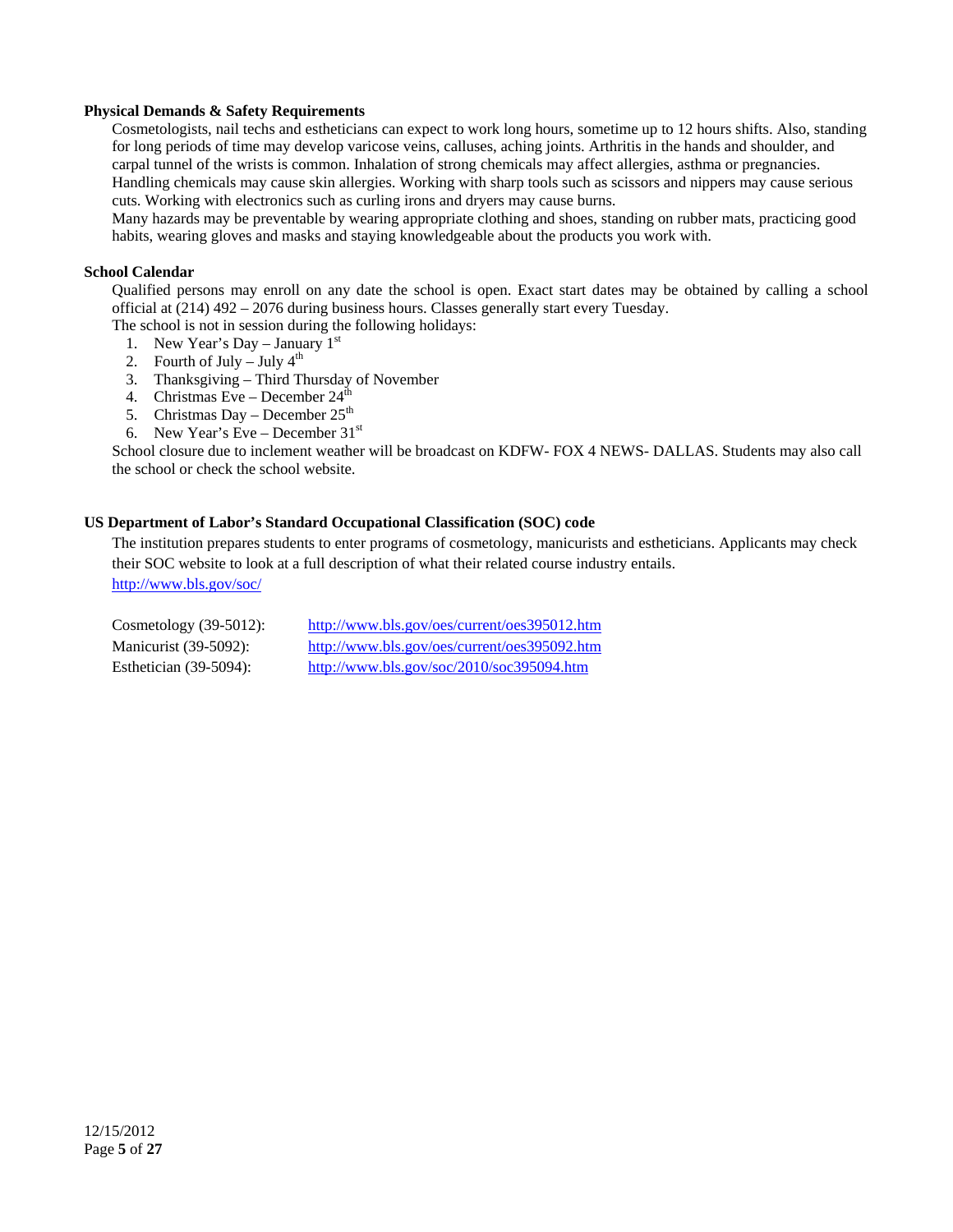# **AVAILABILITY OF INSTITUTIONAL AND FINANCIAL AID INFORMATION**

# **Availability of Institutional and Financial Aid Information**

Advanced Beauty College welcomes the following resources and cooperates fully, but does not have control over:

- 1. Pell Grant (Federal Student Aid)
- 2. Texas Department of Assistive & Rehabilitative Services

The institutional also offers private scholarships. Please contact the Financial Aid Office for further details.

# **Assistance in Obtaining Institutional or Financial Aid Information**

To request more information on obtaining institutional or Federal Student Aid, please feel free to contact our Financial Aid Department directly by calling (214) 492 – 2076. Eligibility for federal student aid is based on financial need and on several other factors. The financial aid administrator at the college or career school you plan to attend will determine your eligibility.

To receive federal student aid, you must:

- demonstrate financial need (except for certain loans).
- have a high school diploma or a General Education Diploma (GED) certificate, meet other standards your state establishes that the Department approves, or complete a high school education in a home school setting that is treated as such under state law.
- be enrolled or accepted for enrollment as a regular student in an eligible program.
- be a U.S. citizen or eligible noncitizen.
- have a valid Social Security Number.
- register with the Selective Service if required. You can use the paper or electronic  $FAFSA<sup>SM</sup>$  to register, you can register at www.sss.gov, or you can call 1-847-688-6888. (TTY users can call 1-847-688-2567.)
- maintain satisfactory academic progress once in school.
- certify that you are not in default on a federal student loan and do not owe money on a federal student grant.
- use federal student aid only for educational purposes.

Students with intellectual disabilities can receive federal student aid under the Federal Pell Grant Program, FSEOG Program and Federal Work-Study Program. To be eligible, you must be enrolled or accepted for enrollment in a comprehensive transition and postsecondary program for students with intellectual disabilities at an institution of higher education; be maintaining satisfactory progress; and meet the other student eligibility criteria.

The Higher Education Act of 1965 as amended (HEA) suspends aid eligibility for students who have been convicted under federal or state law of the sale or possession of drugs, if the offense occurred during a period of enrollment for which the student was receiving federal student aid (grants, loans, and/or work-study). If you have a conviction(s) for these offenses, call the Federal Student Aid Information Center at 1-800-4-FED-AID (1-800-433-3243) or go to the *FAFSA on the WebSM* site, click on "Before Beginning A FAFSA" in the left column, then click on "Student Aid Eligibility Worksheet" to find out how this law applies to you.

If you have lost federal student aid eligibility due to a drug conviction, you can regain eligibility if you pass two unannounced drug tests conducted by a drug rehabilitation program that complies with criteria established by the U.S. Department of Education.

Civil Commitment for Sexual Offenses - A student subject to an involuntary civil commitment after completing a period of incarceration for a forcible or nonforcible sexual offense is ineligible to receive a Federal Pell grant.

Even if you are ineligible for federal aid, you should complete the FAFSA because you may be eligible for nonfederal aid from states and private institutions. If you regain eligibility during the award year, notify your financial aid administrator immediately. If you are convicted of a drug-related offense after you submit the FAFSA, you might lose eligibility for federal student aid, and you might be liable for returning any financial aid you received during a period of ineligibility.

If you have a question about your citizenship status, contact the financial aid office at the college or career school you plan to attend.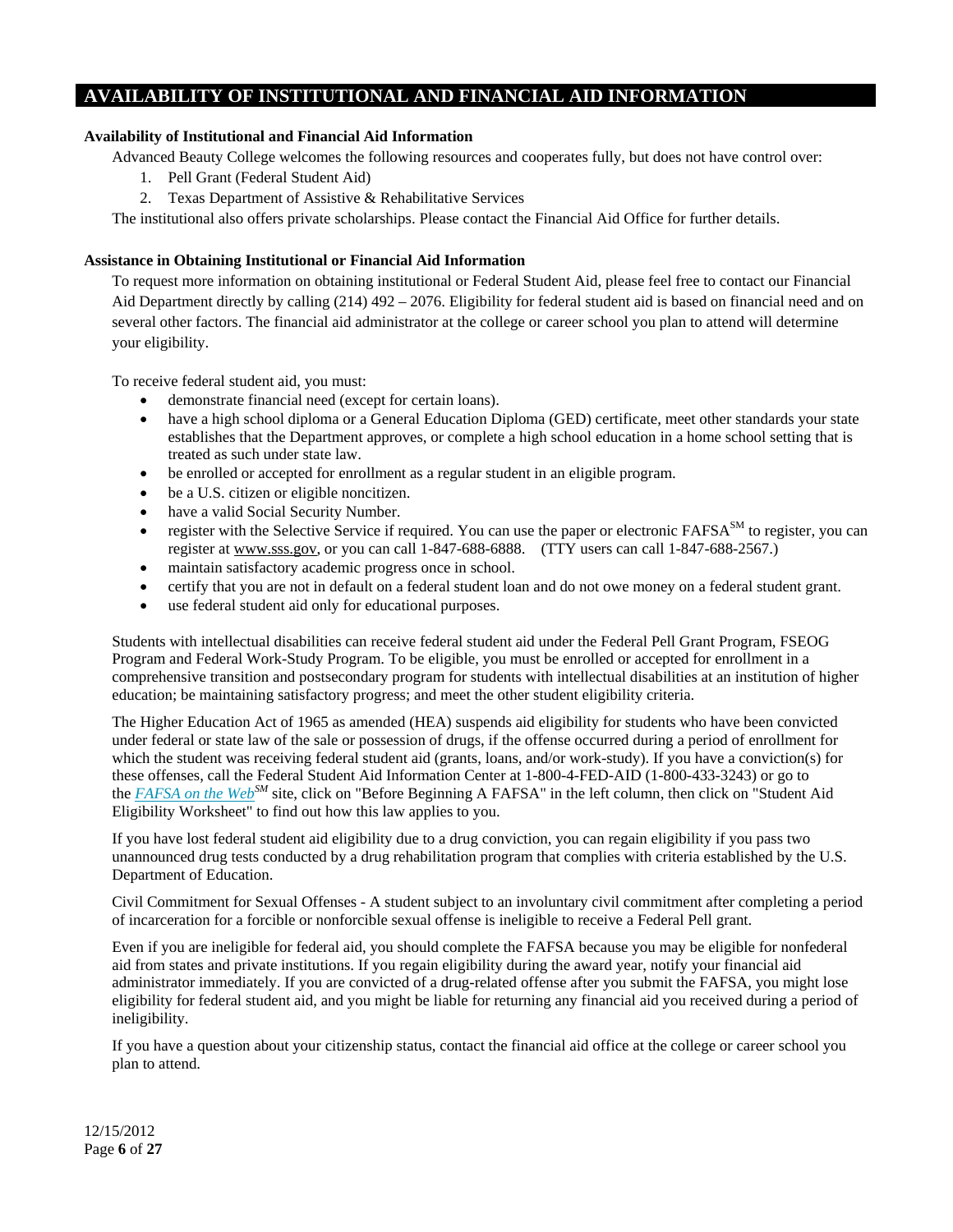#### **Record of Attendance**

A standard time clock with individual student time card is used for general attendance records. These records are maintained in a permanent file by the school as required by Law. Any other records as may be promulgated by the T.D.L.R. will be maintained.

## **Admissions Policy**

*Advanced Beauty College admits as regular students only persons who*:

- A. Have a High School diploma or transcripts showing graduation date.
- B. Have a recognized equivalent of a High School Diploma such as a home schooled certificate by the state where the student resided during home school or a General Education Diploma (GED).
- C. Was home-schooled, and obtained a secondary school completion credential for home school (this is based on the TDLR policies).
- D. ABC accepts the Ability-to-Benefit criteria of a passing score of 210 on the Wonderlic QS1 (Math) and passing score of 200 on Wonderlic VS1 (English/Reading) examinations or a passing grade on the Wonderlic Basic Skills Test. (In order to be eligible for the Pell grant, students must have a high school diploma, GED, or equivalent. The ATB test and Basic Skills test will be accepted for students not receiving Pell grants.)
- E. Are at least 17 years of age.
- F. Are not currently enrolled at a primary or secondary institution.
- G. In order to determine eligibility for title IV, students must comply with our SAP policy given to each student during orientation.
- H. All programs at ABC are at least 22.5 clock hours a week. Advanced Beauty College defines an academic year as 900 clock hours with attendance in at least 26 weeks.
- I. Is not in default, if applying for federal student aid, and certifies that he or she is not in default, on a loan made under any Title IV, HEA loan program; has not obtained loan amounts that exceed annual or aggregate loan limits made under any Title IV, HEA loan program; does not have property subject to a judgment lien for a debt owed to the United States and is not liable for a grant or Federal Perkins loan overpayment.
- J. Has a valid social security number, or has a signed statement confirming they have not been issued a social security number.

## **Voter Registration**

The institution will make available voter registration form for federal and state elections to all students enrolled at the school. For more information about the voting process you may go to: http://www.sos.state.tx.us/elections/index.shtml

# **Citizenship and residency requirements:**

Except as provided in paragraphs (b) and (c) of section 668 of Title 34-EDUCATION, to be eligible to receive Title IV, HEA program assistance, a student must:

- Be a citizen or national of the United States or
- Provide evidence from the U.S. Immigration and Naturalization Service that he or she- is a permanent resident of the United States or
- Is in the United States for other than a temporary purpose with the intention of becoming a citizen or permanent resident
- Be a citizen of the Federated States of Micronesia, Republic of the Marshall Islands, or the Republic of Palau is eligible to receive funds under Federal Pell Grant programs.

Students must be enrolled as regular students in an eligible program to participate in Title IV.

On September  $17<sup>th</sup>$  of every year, the institution will hold a Constitution & Citizenship Day. It will have an educational program pertaining to the U.S. Constitution. If the  $17<sup>th</sup>$  falls on a weekend, Constitution & Citizenship day will be held during the week following the  $17<sup>th</sup>$ .

#### **Enrollment Requirements:**

- 1. Have an interview with an admissions representative.
- 2. Submit a completed Enrollment Contract (to be provided by your Admissions Representative) with a \$100.00 administrative fee and a \$25.00 registration fee.
- 3. You may change class dates or course prior to the first day of your scheduled start date.
- 4. Document proof of age by submitting driver's license, birth certificate or passport.

12/15/2012 Page **7** of **27**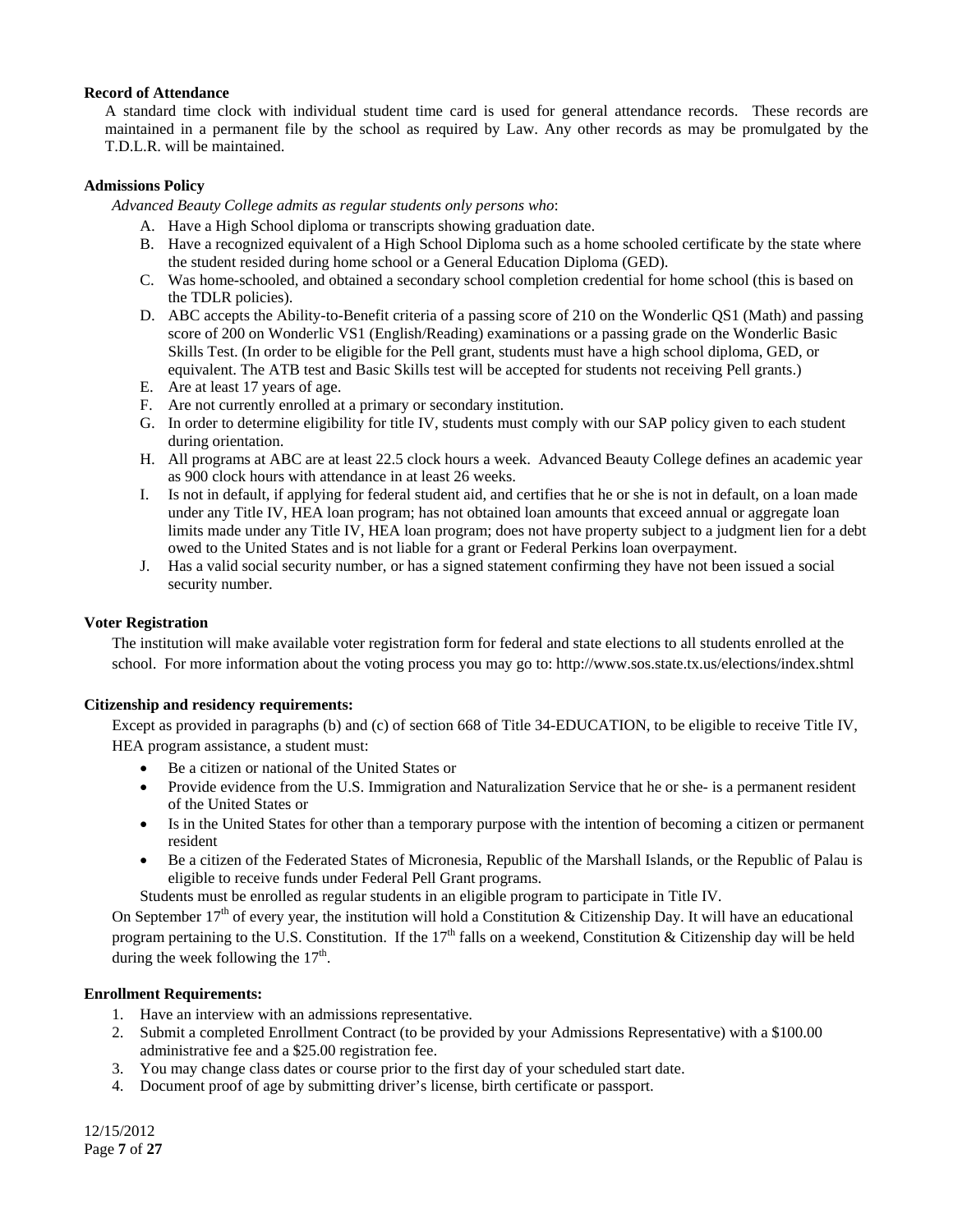- 5. Document proof of immigration status by submitting birth or naturalization certificate, resident alien card (green card), appropriate visa issued by USCIS.
- 6. Document proof of high school diploma, GED, home school certificate, Basic Skills Test results or ATB exam results.

#### **Transfer Students:**

Applicants for transfer are considered on an individual basis. ABC may, at its discretion, refuse transfers if admission requirements, including tuition, cannot be met. ABC does not enroll any student currently enrolled at another school. Transfer hours must be cleared through the Texas Department of Licensing and Regulation. The institution will check students' eligible hours through TDLR and transfer only those hours that have been cleared. The remaining hours left to fulfill the contract will be prorated and charged according to school contract price at time of transfer. Students transferring from other schools must complete at least 25% of their enrolled course hours with ABC in order to receive a diploma with Advanced Beauty College.

#### **Graduation Requirements**

In order to graduate and receive a diploma from ADVANCED BEAUTY COLLEGE, students must successfully complete for course enrolled in the following:

- 1. Clock hours as required by T.D.L.R.
- 2. Pass all written examinations with a minimum grade of 70.
- 3. Complete all designated practical/clinic assignments with a minimum grade of 70.
- 4. Satisfied all financial obligations to the school

#### **Licensing Requirements**

All graduates must pass a State Board Examination to receive a License to practice in Texas. Students enrolled in the Cosmetology program will receive a Cosmetology Operator's license. Students enrolled in the Manicurist program will receive a Manicurist license. Students enrolled in the Esthetics program will receive an Esthetician license. Upon approval of the application for examination by the T.D.L.R., student will be responsible for scheduling this exam which will be administered by PSI. In the Dallas area, the written examination is administered at several locations; and the practical examination is administered at 300 N. Coit Rd. #172, Richardson, TX 75080. PSI has testing facilities in all major metropolitan areas in Texas. If student wishes to test at another location, he/she shall be responsible for determining the location of choice.

#### **Placement**

We at ADVANCED BEAUTY COLLEGE offer employment assistance for all graduates, including but not limited to, education and advice concerning professional appearance, résumé preparation, marketing and other networking techniques. As long as the graduate is in the beauty profession, the school will assist him/her in obtaining employment. Available employment positions are posted on a bulletin board in the student lounge and all students are informed of such. However, the school cannot guarantee employment.

#### **Types of Employment**

The institution offers employment assistance for all graduates, but does not guarantee employment for any student. Job openings in the industry will be posted on a bulletin board for students seeking employment. Placement rates will be disclosed annually. Available jobs in the industry include: beauticians, beauty consultants, nail technicians, estheticians, salon managers, salon owners, platform artists, and many other options.

A few of the many occupations you will be qualified for upon completing your chosen career is:

| COSMETOLOGY:          | Salon Owner, Color or Perm Technician, Stylist, Platform Artist, Manufacturer Rep. |
|-----------------------|------------------------------------------------------------------------------------|
| <b>FACIAL COURSE:</b> | Skin Care Expert, Make-up Artist, Platform Artist, Salon Owner, Manufacturer Rep.  |
| <b>MANICURING:</b>    | Nail Technician, Salon Owner, Platform Demonstrator, and Manufacturer Rep.         |

Graduates are considered to be prepared to enter at or about entry level with compensation based on the national average. After two to five years a graduate can reasonably expect to be at or slightly above the national average income level.

12/15/2012 Page **8** of **27**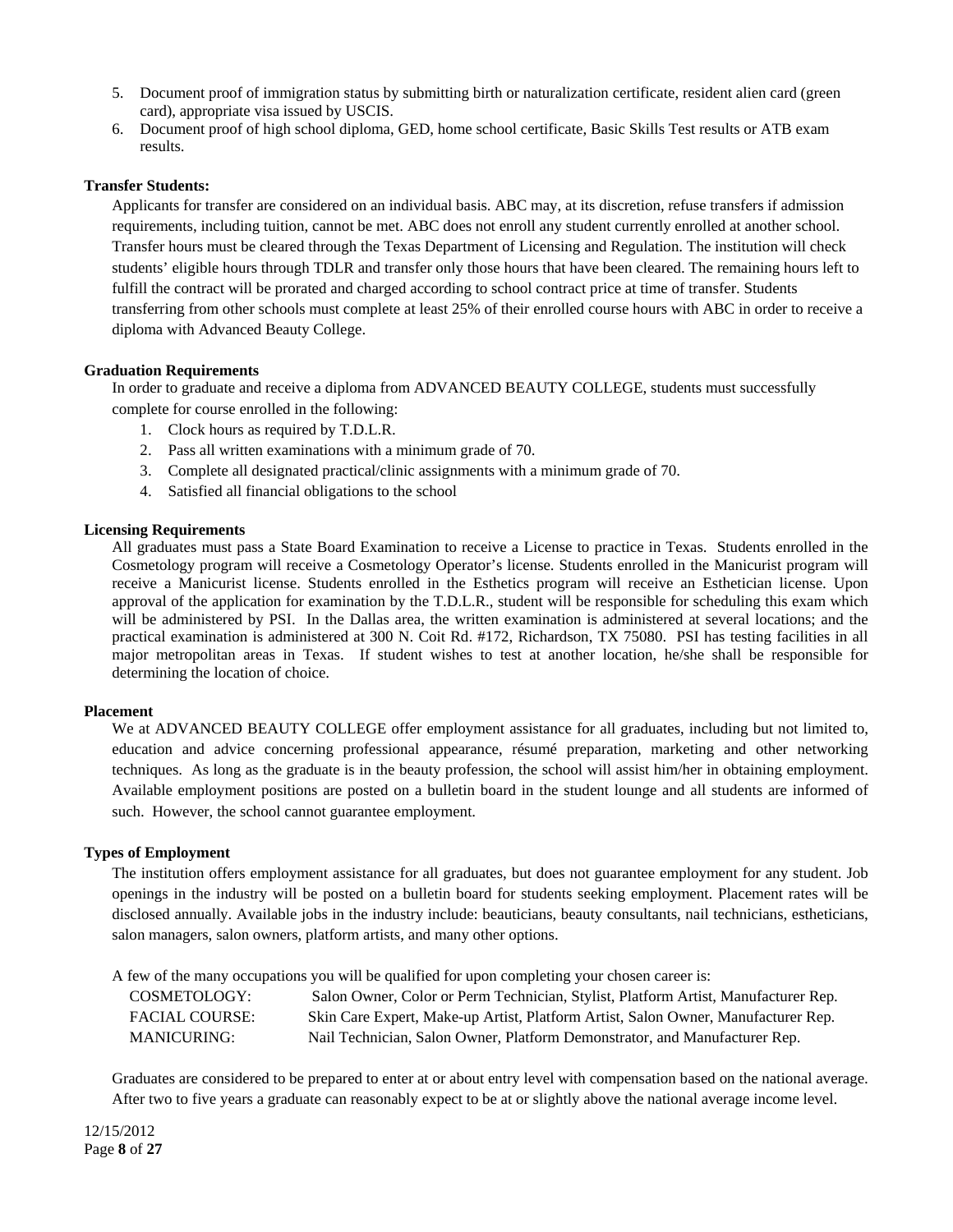# **STUDENT FINANCIAL ASSISTANCE**

## **Terms and conditions under which students receive Title IV:**

Students receiving Federal Student Aid must maintain satisfactory academic progress once enrolled in school. SAP is a combination of academic and attendance records.

# **SATISFACTORY ACADEMIC PROGRESS POLICY**

The Satisfactory Academic Progress Policy is intended to be fair and consistent in effectively evaluating students' measurable progress toward successful completion of their course. Student training is measured by attendance and academic grades.

The satisfactory progress policy applies to all students enrolled at Advanced Beauty College, full-time and part-time. A copy of this policy can be found in the School Catalog, which is given to every student before or upon enrollment.

Students are required to maintain satisfactory progress in both quantitative/attendance and qualitative/grading standards. The quantitative progress is required for the student to complete the course within a maximum time frame. The qualitative progress of a student is measured by the grade percent average. Those students that meet the minimums for both quantitative and qualitative progress are considered to be making satisfactory progress and are eligible to receive financial aid.

# **QUANTITATIVE (ATTENDANCE) REQUIREMENTS:**

Attendance is evaluated on a cumulative basis. At each evaluation point, the attendance for the period will be added to the attendance from the preceding periods to determine whether the student will complete the course within the maximum time frame established in this policy. Total hours earned beginning the first day of school and ending the last day of the completed period divided into the student's scheduled hours beginning the first day of school and ending the last day of the completed period.

> Student's Actual Hours Attended = Cumulative % of Attendance Scheduled Hours

In order to be considered making satisfactory progress, students must complete his/her program in no longer than 150% of the contracted length of the program. A leave of absence will extend the student's contract period and maximum time frame by the same number of days in the leave of absence. Students must maintain 67% scheduled cumulative attendance in order to meet satisfactory progress.

| $\epsilon$ statemes are sencement to attend $\epsilon$ 22.9 notify per week. |                    |                           |
|------------------------------------------------------------------------------|--------------------|---------------------------|
|                                                                              | Minimum Time Frame | Maximum Time Frame (150%) |
| Cosmetology Full-Time                                                        | 50 weeks           | 75 weeks                  |
| Cosmetology Part-Time                                                        | 67 weeks           | 100 weeks                 |
|                                                                              |                    |                           |
| <b>Facialist Full-Time</b>                                                   | 25 weeks           | 37.5 weeks                |
| <b>Facialist Part-Time</b>                                                   | 33 weeks           | 50 weeks                  |
|                                                                              |                    |                           |
| Manicurist Full-Time                                                         | 20 weeks           | 30 weeks                  |
| <b>Manicurist Part-Time</b>                                                  | 27 weeks           | $40.5$ weeks              |

Full-Time students are scheduled to attend 30 hours per week. Part-Time students are scheduled to attend 22.5 hours per week.

#### **QUALITATIVE (ACADEMIC) REQUIREMENTS:**

Students' academic progress will be evaluated based upon written and practical tests. The grading system is as follows:

| Excellent    |
|--------------|
| Good         |
| Satisfactory |
| Failing      |
|              |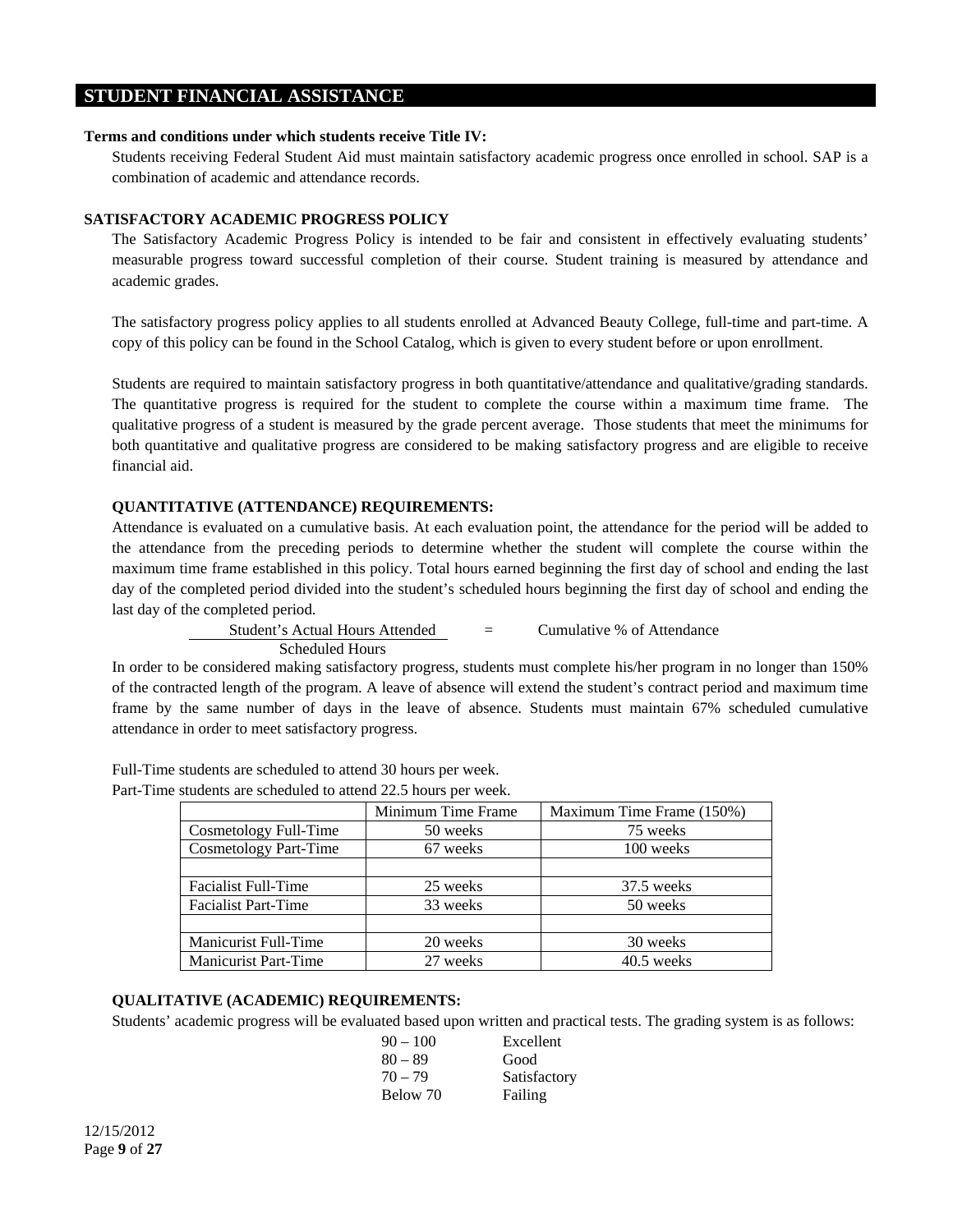#### **PROBATION AND LOSS OF TITLE IV AID:**

In order to be eligible to continue receiving Title IV aid, students must maintain a minimum of 67% cumulative attendance and at least a 70% grade point average academically. Students who meet the minimum requirements for successful course completion and academic progress are considered to be making satisfactory progress until the next scheduled evaluation.

Students failing to meet these requirements will be given a *warning*. At the next evaluation period, if the student has failed to bring up their grades to meet the satisfactory academic progress, they will be put on *probation*. The student may appeal the negative progress determination at the beginning of the probationary period. *Probation* status will be allowed for students who the institution deems are capable of bringing their academic standing to meet satisfactory academic progress by the subsequent evaluation period. The institution may develop an academic plan for the student that, if followed, will ensure that the student is able to meet the institution's satisfactory academic progress requirements by a specific point within the maximum timeframe established. Students that do not achieve the minimum standards for no longer eligible for Title IV funds unless the student is on *warning* or has prevailed upon the appeal of the determination that has resulted in the status of *probation*. Students will be informed by the institution of any evaluation that impacts the student's eligibility for financial aid.

# **EVALUATION PERIODS:**

First evaluation will occur no later than the earlier of the midpoint of the academic year or course, whichever occurs sooner. Cosmetology student evaluation periods will occur at 450, 900, 1200 and 1500 clock hours. Students will be issued a Summary Academic Transcript at the end of each evaluation period. This transcript will have information on cumulative attendance as well as academic grades for each student. Transcripts are also kept in the student's file.

#### **APPEALS:**

Students may appeal a negative academic progress determination by submitting the appeal in writing. The student must explain why they didn't make satisfactory academic progress and what has changed in the student's situation that will allow for the achievement of satisfactory academic progress at the next evaluation. At that time, the student will be schedule to meet with the appeals board which consists of at least 3 school representatives who may be, but not limited to, the school director, instructor and financial aid director. A decision will be made, the student will be informed and it will be documented in the student's file. Appeals will be considered if student has an excusable absence that caused their academic probation. Excusable absences include, but are not limited to, death of a relative, injury or illness, etc. In the event that the absence is excusable, students may be allowed to regain their eligibility for financial aid.

#### **LEAVE OF ABSENCE/RE-ENTRY:**

All students, who have withdrawn or taken a leave of absence and choose to re-enter into a course will be placed under the same satisfactory or unsatisfactory progress status prevailing at the time of prior withdrawal or leave. Students reentering the institution will need to re-enter with the same progress status as when they left. Leave of Absences extend the student's contract period and maximum time frame by the same number of days taken in the leave of absence.

#### **COURSE INCOMPLETES, WITHDRAWALS, REPETITIONS AND REMEDIAL COURSES:**

Course incompletes, repetitions and non-credit remedial courses do not apply to this institution's form of instruction. The school does not issue incompletes and does not offer non-credit remedial courses. Students do not repeat courses. All hours attended are considered attempted. It is not possible for students to withdraw from individual subjects. Students withdrawing from school will received credit for all work successfully completed up to the point of withdrawal. Transfer credit received will not be included in the calculation of the student's GPA. Course incompletes, repetitions, and non-credit remedial courses have no **effect** upon the institution's satisfactory academic progress standards.

#### **REINSTATEMENT OF TITLE IV AID**

Reinstatement of aid is limited to the period under evaluation. Prior periods in which the student was determined ineligible for aid will not be included in the student's reinstatement of eligibility. Students making SAP by the

12/15/2012 Page **10** of **27**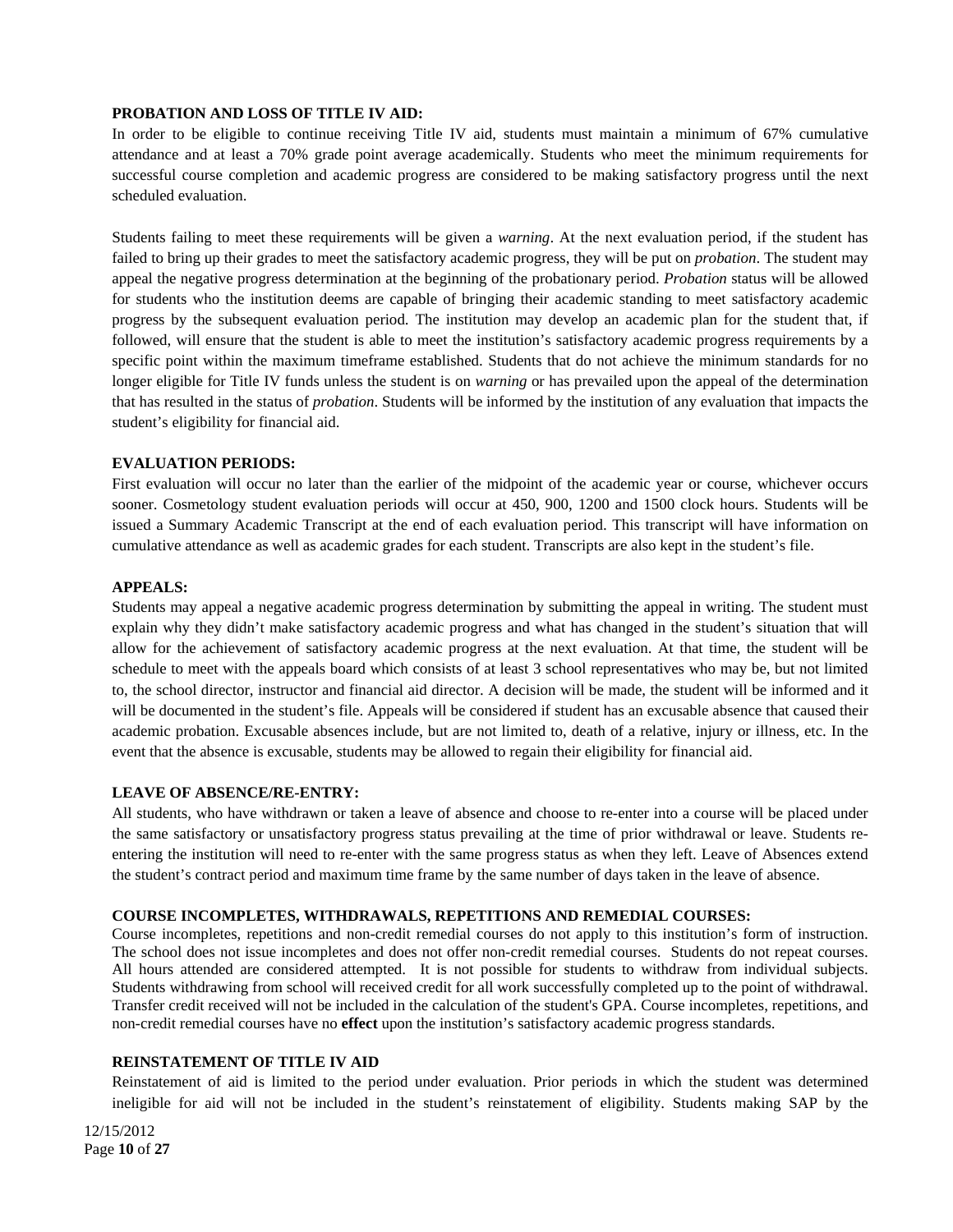conclusion of the probation period will have probationary status lifted and will regain eligibility for Title IV aid. A student may be paid Pell and Campus-based funds for the payment period in which he/she resumes satisfactory academic progress.

# **TRANSFERS:**

Transfer hours from another institution that are accepted towards the student's educational program are counted as both attempted and completed for the purpose of determining when the allowable maximum time frame has been exhausted. SAP evaluation periods are based on actual contracted hours at the institution.

## **Federal student financial aid penalties for Drug Law Violations**

Any student receiving Federal Aid whom is convicted for any offense, during a period of enrollment for which the student was receiving Title IV, under any federal or state law involving the sale of illegal drugs will result in the loss of eligibility for any Title IV, loan or work-study assistance.

Conviction for possession or sale of illegal drugs that disqualifies them:

• A Federal or state drug conviction can disqualify a student for FSA funds. The student self-certifies in applying for aid that he/she is eligible; ABC is not required to confirm this unless there is evidence of conflicting information.

A conviction that was reversed, set aside, or removed from the student's record does not count, nor does one received when the student was a juvenile, unless she/he was tried as an adult.

The Chart below illustrates the period of ineligibility for FSA funds, depending on whether the conviction was for sale or possession and whether the student had previous offenses. (A conviction for sale of drugs includes convictions for conspiring to sell drugs).

|               | Possession of illegal drugs     | Sale of illegal drugs           |
|---------------|---------------------------------|---------------------------------|
| $1st$ offense | 1 year from date of conviction  | 2 years from date of conviction |
| $2nd$ offense | 2 years from date of conviction | Indefinite period               |
| $3+$ offenses | Indefinite period               |                                 |

If the student was convicted of both possessing and selling illegal drugs, and the periods of ineligibility are different, the student will be ineligible for the longer period. A student regains eligibility the day after the period of ineligibility ends or when he/she successfully completes a qualified drug rehabilitation program. Further drug convictions will make him/her ineligible again. When a student regains eligibility during the award year the college may award Pell for the period of enrollment.

#### *Standards for a qualified drug rehabilitation program:*

A qualified drug rehabilitation program must include at least two unannounced drug tests and must satisfy at least one of the following requirements:

- Be qualified to receive funds directly or indirectly from a federal, state, or local government program.
- Be qualified to receive payment directly or indirectly from a federally or state-licensed insurance company
- Be administered or recognized by federal, state or local government agency or court.

• Be administered or recognized by a federally or state-licensed hospital, health clinic, or medical doctor. *Incarcerated students***:** 

A student is considered to be incarcerated if she/he is serving a criminal sentence in a federal, state, or local penitentiary, prison, jail, reformatory, work farm, or similar correctional institution (whether it is operated by the government or a contractor). A student is not considered to be incarcerated if she/he is in a half-way house or home detention or is sentenced to serve only weekends. All classes and practical studies are done at the school's physical location; therefore, incarcerated students are not eligible for admissions.

### **Other financial aid options**

Institutional waivers for the Cosmetology course are available year-round at the Advanced Beauty College. Advanced Beauty College offers this waiver as an option for students ineligible to receive Pell, but are dedicated to their coursework. Students wishing to apply for the institutional waiver must meet the following requirements:

- Maintain a B average, or an 80, in all written and practical coursework
- Must be a full-time student with steady attendance of no less than 100 hours per month
- Must be enrolled in the Cosmetology course
- Must successfully graduate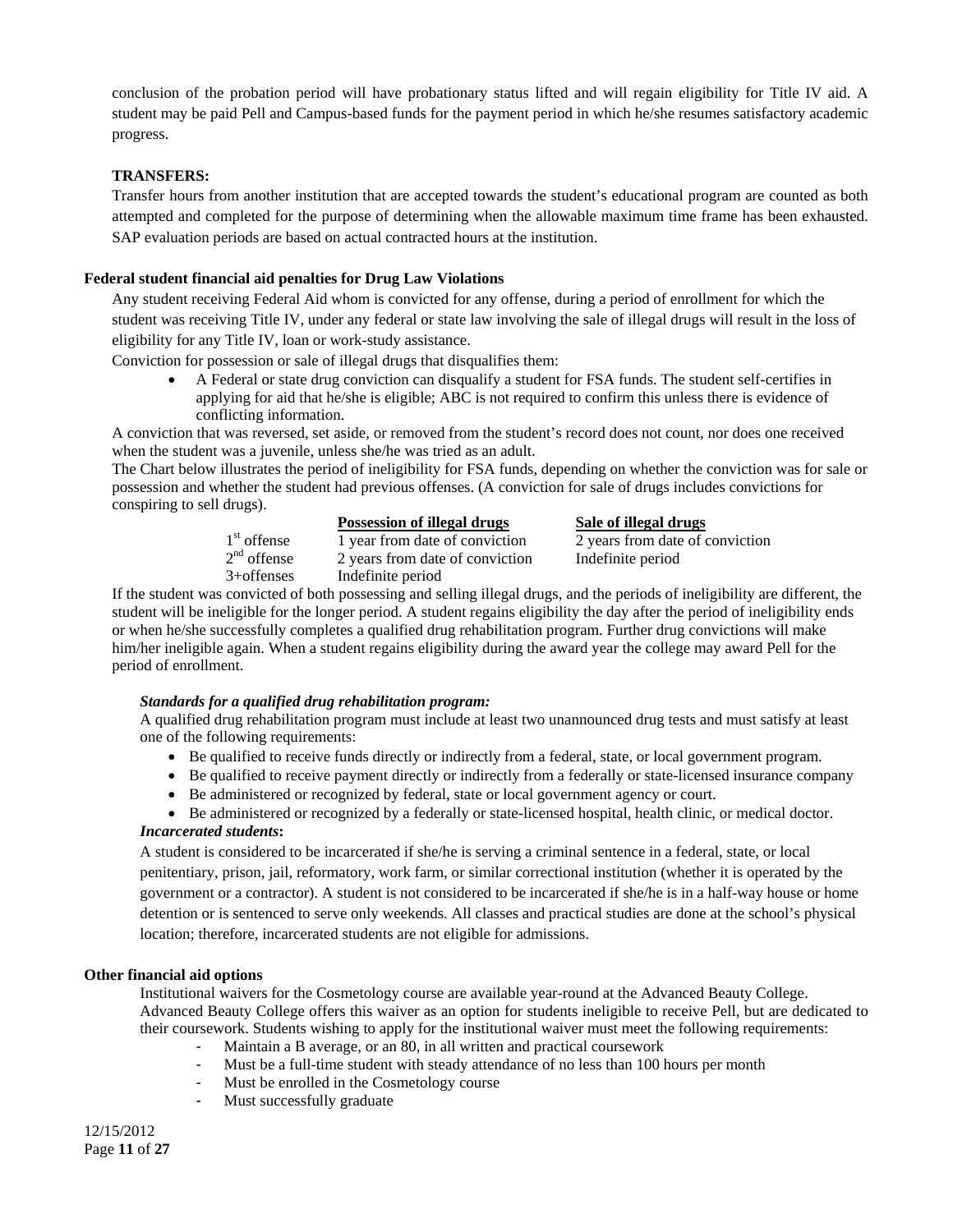- Must maintain tuition payments in a timely manner

The waiver is applied to the student's account on the day of graduation. The waiver is applied only to tuition charges, all supplies and other costs incurred by the student is the student's responsibility. Waiver agreement form must be filled out at the time of enrollment. The waiver amount will be applied according to current tuition costs. Waivers cannot be applied to previous enrollments.

## **Counseling**

ADVANCED BEAUTY COLLEGE gives the student personalized, friendly vocational guidance and staff help with achievement goals, aptitude evaluation, assistance in financial arrangements, assistance in scheduling training hours, and assistance in government approved programs. Other support services include references to professionals in the areas of drug counseling, domestic violence, etc.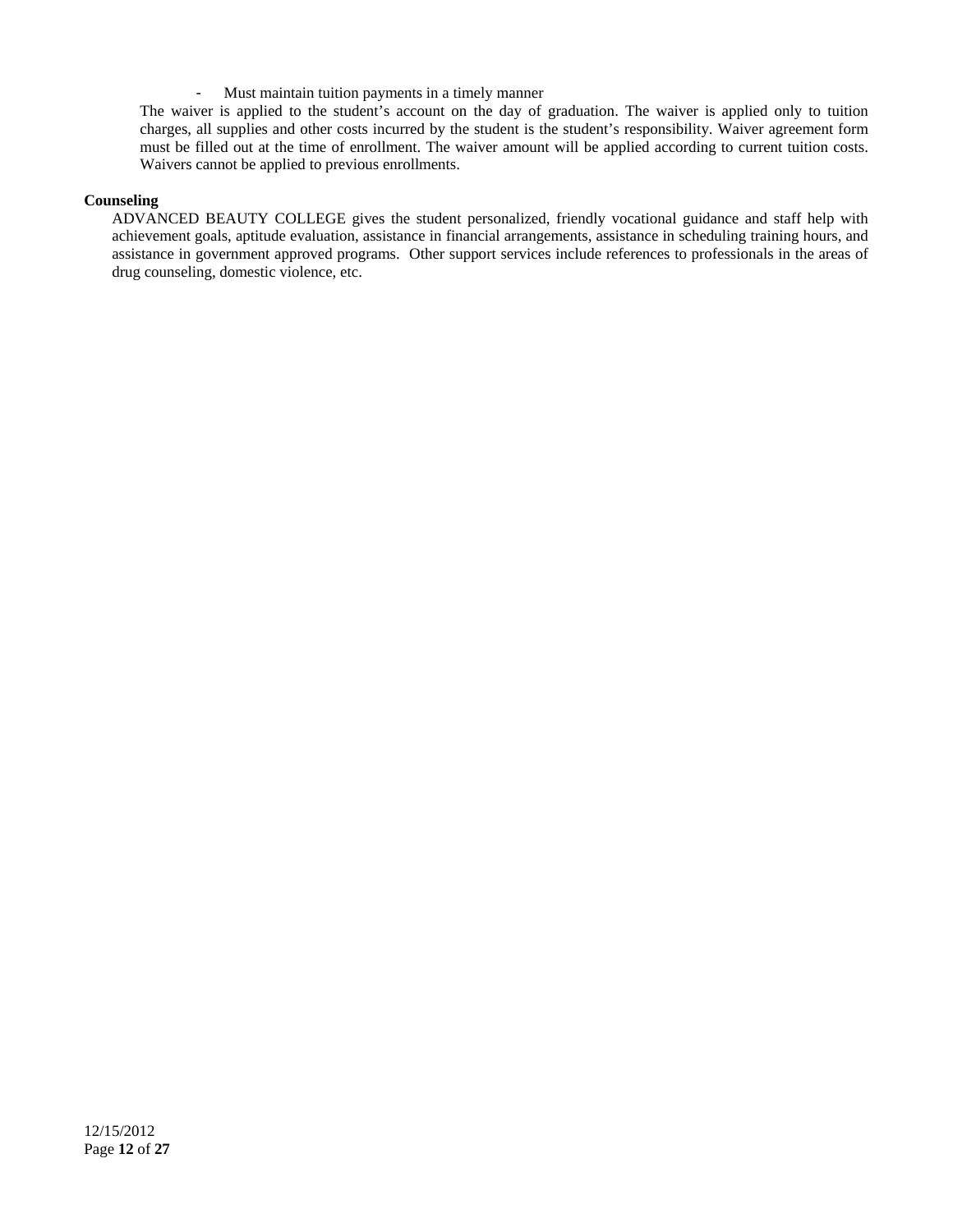# **GENERAL INSTITUTIONAL INFORMATION**

## **Family Educational Rights and Privacy Act (FERPA)**

The school releases personal information only on written instruction and/or permission of the student, and/or parent or guardian, if the student is a minor. However, the law allows schools to disclose records, without consent, to the following parties:

- School employees who have a need-to-know;
- Other schools to which a student is transferring;
- Parents when a student over 18 is still dependent;
- Certain government officials in order to carry out lawful functions;
- Appropriate parties in connection with financial aid to a student;
- Organizations doing certain studies for the school;
- Accrediting organizations, including but not limited to, NACCAS;
- Individuals who have obtained court orders or subpoenas;
- Persons who need to know in cases of health and safety emergencies;
- State and local authorities to whom disclosure is required by state laws adopted before November 19, 1974.

Each student, parent or guardian if the student is still a minor, may review his/her file in the school office in the presence of a school official at least once a month.

#### **College Navigator Website**

The College Navigator Website is a tool for student use. It includes information about:

- Student activities offered by the institution;
- Services offered by the institution for individuals with disabilities;
- Career and placement services offered to students during and after enrollment; and
- Policies of the institution related to transfer credit from other institutions.

To access the site: http://nces.ed.gov/collegenavigator

#### **Students with Disabilities**

Advanced Beauty College is committed to serving the needs of its students with disabilities. Professional staff in the office of Student Support Services ensure that disabled students receive all of the benefits of a comprehensive selection of services, and a formal Student Disability Grievance Procedure provides prompt and equitable resolution of any complaints arising out the College's responsibilities under the ADA Amendments Act, the Americans with Disabilities Act (ADA), Section 504 of the Rehabilitation Act of 1973, and other pertinent federal, state, and local disability antidiscrimination laws.

Advanced Beauty College recognizes physical and mental disabilities that include mobility, sensory, health, psychological, and learning disabilities, and provides reasonable accommodations once the disability is adequately documented. While the institution's legal obligations only extend to disabilities of a substantial and long term nature, it is also the College's practice to honor reasonable requests for accommodations for temporary disabilities such as a physical injury, illness or pregnancy.

It is the responsibility of the student to make his or her disability and needs known in a timely fashion and to provide appropriate documentation and evaluations to support the accommodations the student requests. A student with a disability who requires accommodations must notify Student Support Services, in writing, of his or her desire for accommodations as soon after admission as possible. Students should not assume that this information is known to either of these offices because the student's application indicated the presence of a disability. Once the College has been notified and specific accommodations are appropriately documented and requested by the student, the College works with the student to set up the approved accommodations.

# **Student Body Diversity**

Beginning in 2011, the institution will make available to current and prospective students the following information in the percentages of enrolled, full time students who:

• Are male:

12/15/2012 Page **13** of **27**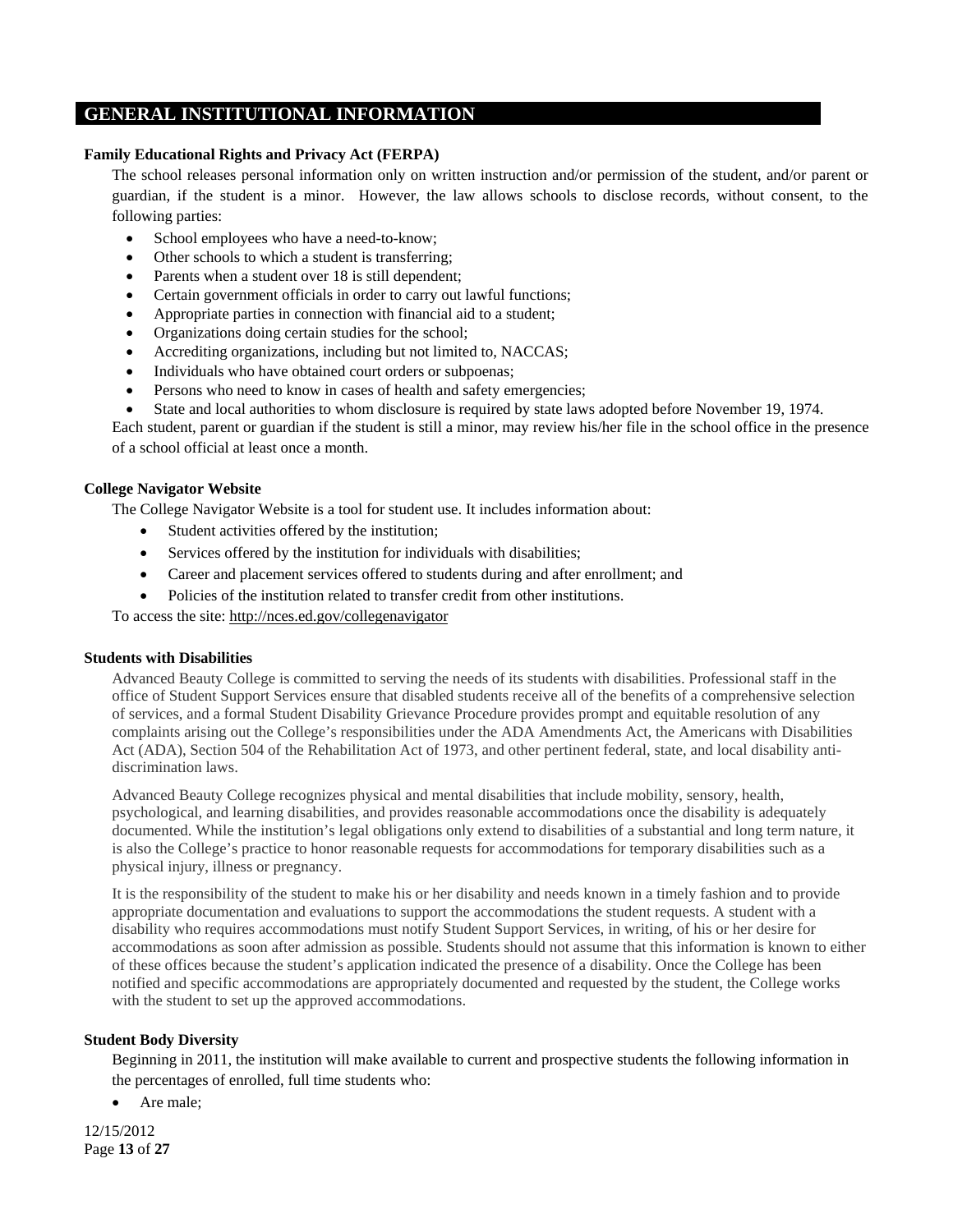- Are female;
- Are a self-identified member of a major racial or ethnic group; and
- Receive a Federal Pell Grant.

# **Cost of Attendance Information**

ENROLLMENT REQUIREMENTS

- 1. Two  $1''$  X  $1\frac{1}{2}$  pictures
- 2. A \$25.00 money order payable to T.D.L.R.
- 3. Birth Certificate, Drivers License, or other form of picture identification
- 4. Social Security Card if available
- 5. High School Diploma, Transcript, G.E.D. or an ATB Test result.

| <b>Cosmetology Course</b>      |             |
|--------------------------------|-------------|
| Non-Refundable Application Fee | \$100.00    |
| Permit Fee to TDLR             | \$25.00     |
| Books, Kit, Uniform & Taxes    | \$475.00    |
| Tuition                        | \$9,625.00  |
| <b>TOTAL</b>                   | \$10,225.00 |
|                                |             |
| <b>Manicurist Course*</b>      |             |
| Non-Refundable Application Fee | \$100.00    |
| Permit Fee to TDLR             | \$25.00     |
| Books, Kit, Uniform & Taxes    | \$225.00    |
| Tuition                        | \$1,500.00  |
| <b>TOTAL</b>                   | \$1,850.00  |
|                                |             |
| <b>Esthetics Course*</b>       |             |
| Non-Refundable Application Fee | \$100.00    |
| Permit Fee to TDLR             | \$25.00     |
| Books, Kit, Uniform & Taxes    | \$275.00    |
| Tuition                        | \$2,100.00  |
| <b>TOTAL</b>                   | \$2,500.00  |

#### *\*\*\*Note: Only the Cosmetology Course qualifies for Federal Student Aid.*

| <b>Other Costs</b>                       |                        |
|------------------------------------------|------------------------|
| Training beyond Contract End Date        | \$7.00 per hour        |
| Change to Payment Plan                   | \$25.00 per occurrence |
| Re-enrollment fees (Former ABC Students) | \$125.00               |
| <b>PSI Written Exam</b>                  | \$55.00                |
| <b>PSI</b> Practical Exam                | \$78.00                |
| Cosmetology Law & Rules Book             | \$14.00                |

\*Financial Aid is not available for these courses.

A monthly payment plan is available with no interest charges. However, a late fee of \$25.00 may be imposed by the school if payments are not made on or before  $1<sup>st</sup>$  or  $15<sup>th</sup>$  of the month when due (Exact date will vary by student contract). Methods of payment are cash, check, money order or other guaranteed funds.

#### *EXPENDABLE SUPPLIES*

The school furnishes all expendable supplies used for training. Students wishing to perform personal services must provide their own supplies.

#### *ROOM & BOARD:*

The school does not provide institutional housing for attending students.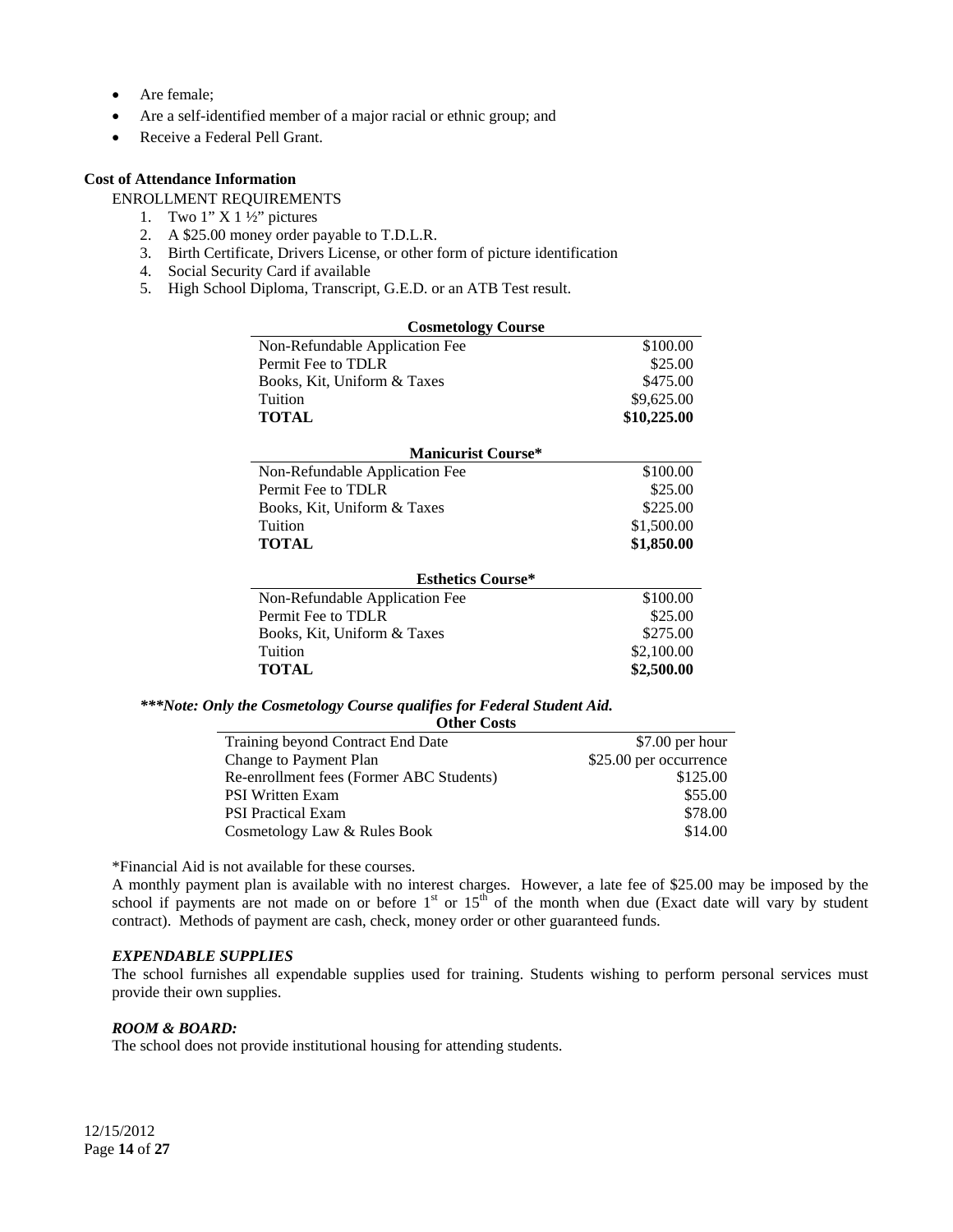#### **Textbook Information Disclosures**

The following books listed are the current books used in conjunction with the Texas State Board Examinations. The school provides the following books for those wishing to purchase from the school. These books will be used with the school's course curriculum. Only the textbook is provided with the course, the other books are recommended, but not mandatory.

| <b>Cosmetology Course</b>                                     |                            |  |
|---------------------------------------------------------------|----------------------------|--|
| Milady's Standard Cosmetology 2008 Textbook                   | ISBN-10: 1-4180-4936-0     |  |
|                                                               | ISBN-13: 978-4180-4936-2   |  |
| Milady's Cosmetology Theory Workbook                          | ISBN-10: 1-4180-4941-7     |  |
|                                                               | ISBN-13: 978-1-4180-4941-6 |  |
| Milady's Cosmetology Exam Review                              | ISBN-10: 1-4180-4943-3     |  |
|                                                               | ISBN-13: 978-1-4180-4943-0 |  |
|                                                               |                            |  |
| <b>Facialist Course</b>                                       |                            |  |
| Milady's Standard Fundamentals for Estheticians 2004 Textbook | ISBN-10: 1-56253-836-5     |  |
|                                                               | ISBN-13: 978-1-56253-836-1 |  |
| Milady's Esthetician Exam Review                              | ISBN-10: 1-56253-839-X     |  |
|                                                               | ISBN-13: 978-1-56253-839-2 |  |
|                                                               |                            |  |
| <b>Manicure Course</b>                                        |                            |  |
| Milady's Standard Nail Technology 2007 Textbook               | ISBN-10: 1-4180-1615-2     |  |
|                                                               | ISBN-13: 978-1-4180-1615-9 |  |
| Milady's Standard Nail Student Workbook                       | ISBN-10: 1-4180-1622-5     |  |
|                                                               | ISBN-13: 978-4180-1622-7   |  |
| Milady's Standard Nail Exam Review                            | ISBN-10: 1-4180-1624-1     |  |
|                                                               | ISBN-13: 978-1-4180-1624-1 |  |
|                                                               |                            |  |

## **Net Price Calculator**

The net price calculator disclosure requirement is part of the Higher Education and Opportunity Act (HEOA), which reauthorizes the Higher Education Act. "The calculator shall be developed in a manner that enables current and prospective students, families, and consumers to determine an estimate of a current or prospective student's individual net price at a particular institution," the law states. The net price calculator is used to assist current and prospective students in estimating the individual net price for an institution. The net price calculator will be available on the school website fall of 2011. It can be found here: *http://advancedbeautycollege.com/financial%20aid.htm*

# **Refund Policy**

ADVANCED BEAUTY COLLEGE maintains a cancellation and settlement policy which complies with State of Texas, Accrediting Commission, and Department of Education (if applicable) requirements and refund calculations are prepared for each student. In the event the student drops or is otherwise terminated, the school's Refund Policy will apply to the Total Cost of the Program. Once calculated, the school will use whichever refund amount is most favorable to the student. Any termination/withdrawal fee may not exceed \$100.00.

This refund policy will apply to tuition and lab fees charged in the enrollment agreement. Other charges to the student for books, kit items, products, etc., or debts to the school incurred by the student will be itemized separately at time of withdrawal. Students who withdraw may not return used books or kit items to the school for credit as they cannot be re-sold in used condition.

The effective date of termination for refund purposes is the earliest of:

- 1. The last date of attendance if the student is terminated by the school;
- 2. The date the school receives student's written notice of withdrawal
- 3. 10 school days after the last date of attendance
- 4. Failure to return from leave of absence within 10 days of date scheduled.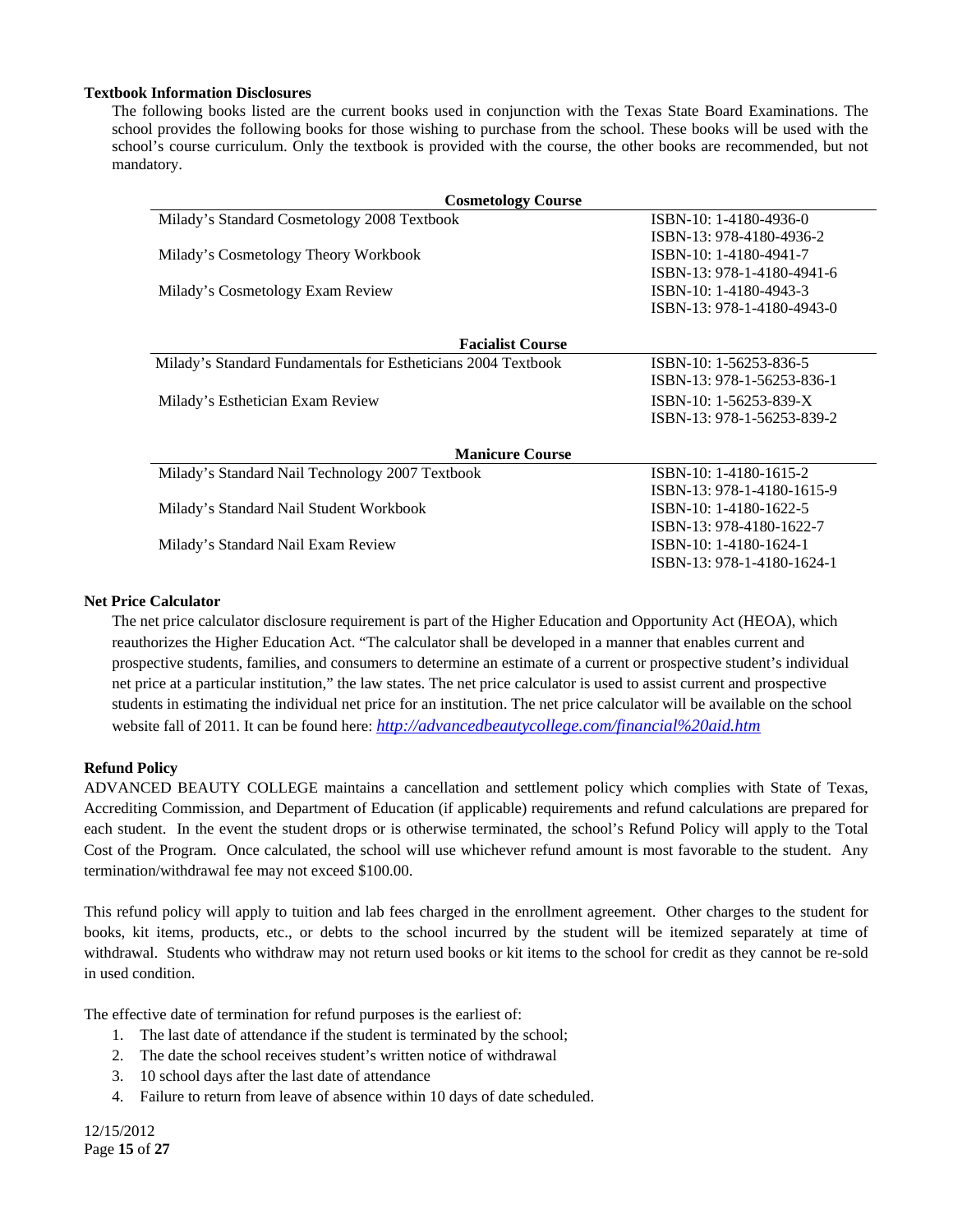- A. FULL REFUND LESS a \$100.00 NON-REFUNDABLE APPLICATION FEE of all monies paid by a student (or in the case of student under legal age, his/her parent or guardian) must be made if:
	- 1. An applicant is not accepted by the school
	- 2. The enrollment of the student was procured as a result of a misrepresentation made in the advertising or promotional materials of the school or a representation by an owner or representative of the school.
	- 3. He/she cancels in writing by midnight of the third business day after signing contract regardless of whether or not the student has started training.
- B. A student cancels his/her contract after three business days after signing, but prior to entering classes, he/she shall be entitled to a refund of all monies paid to the school less a non-refundable permit fee of \$25.00 for the Texas Department of Licensing and Regulation and \$100.00 non-refundable application fee with the school for any course of study.
- C. The following schedule of Total Tuition is owed to the school by the student if he/she begins a course of training and withdraws or is terminated by the school after the expiration of the cancellation period:

| During the last 50 percent of the course, withdraws from the course or is                                                            | The school may retain 100 percent of the tuition and fees |
|--------------------------------------------------------------------------------------------------------------------------------------|-----------------------------------------------------------|
| terminated by the school                                                                                                             | paid by the student; and is not obligated to refund any   |
|                                                                                                                                      | additional outstanding tuition.                           |
| Before the last 50 percent of the course,                                                                                            | School shall refund:                                      |
| withdrawal or termination that occurs during the first week or first one-tenth                                                       | 90 percent of any outstanding tuition                     |
| of the course, whichever period is shorter                                                                                           |                                                           |
| Withdrawal or termination that occurs after the first week or first one-tenth                                                        | School shall refund:                                      |
| of the course, whichever period is shorter, but within the first three weeks of                                                      | 80 percent of any outstanding tuition                     |
| the course                                                                                                                           |                                                           |
| Withdrawal or termination that occurs after the first three weeks of the                                                             | School shall refund:                                      |
| course but not later than the completion of the first 25 percent of the course;                                                      | 75 percent of any outstanding tuition                     |
| and                                                                                                                                  |                                                           |
| Withdrawal or termination that occurs not later than the completion of the                                                           | School shall refund:                                      |
| first 50 percent of the course                                                                                                       | 50 percent of any outstanding tuition                     |
| A refund owed under this section will be paid no later than the 30th day after the date the student becomes eligible for the refund. |                                                           |

- D. In case of illness or disabling accident, death in the immediate family, or other circumstances beyond the control of the student, the school will consider a settlement due to "mitigating" circumstances.
- E. Any refund owed must be paid within 30 days of formal cancellation or termination.
- F. In the event of school closure, the Department of Licensing and Regulation shall attempt to arrange for students to attend another private beauty culture school (Section 1602.463). If the student cannot be placed in another school, the student's tuition and fees shall be refunded under the Department of Licensing and Regulation refund policy Section 1602.458. If a student does not accept a place that is available and reasonable in another school, the student's tuition and fees shall be refunded on a pro-rata basis.
- G. If a course is canceled subsequent to a student's enrollment, and before instruction in the course has begun, the school shall at its option:
	- 1. Provide a full refund or all monies paid; or
	- 2. Provide completion of the course.

# **Return to Title IV Policies**

The return to Title IV funds is administered by the financial aid department. This policy applies to students who withdraw (officially, unofficially or fail to return from a leave of absence) or are dismissed from enrollment at Advanced Beauty College. It is separate and distinct from the Advanced Beauty College Refund Policy in the school catalog and on the contract. Therefore, the student may still owe funds to the school to cover unpaid institutional charges. The school may also attempt to collect from the student any Title IV program funds that the school was required to return. The calculated amount of the "Return to Title IV Funds" that is required for students affected by this policy are determined according to the following definitions and procedures, as prescribed by regulation.

The Institution has 45 days from the date the institution determines that the student withdrew to return all unearned funds for which it is responsible. The school is required to notify the student if they owe a repayment via written notice.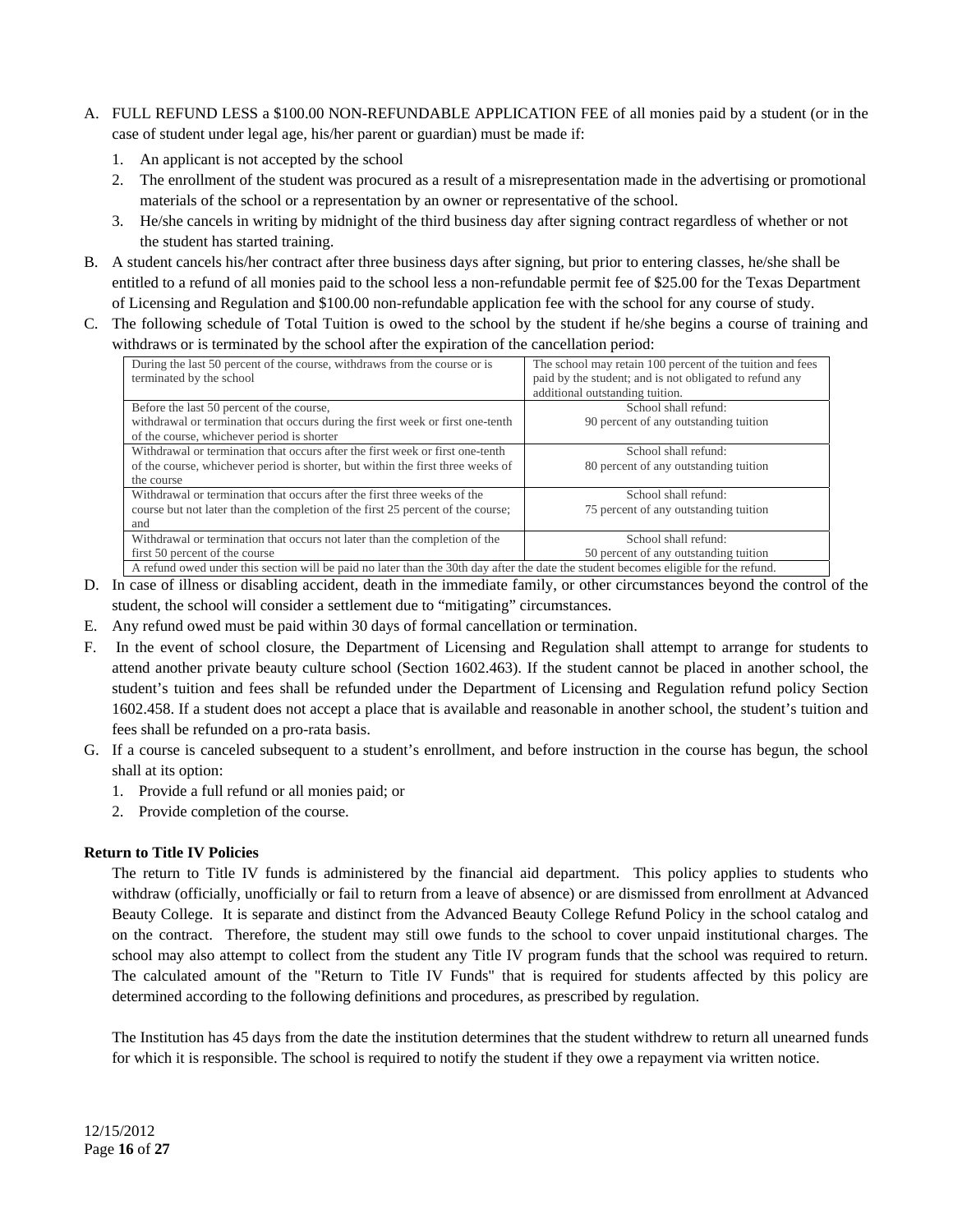The Return to Title IV Funds (R2T4) regulation does not dictate the institutional refund policy, however. The calculation of Title IV funds earned by the student has no relationship to the student's incurred institutional charges.

A school is required to determine the earned and unearned Title IV aid a student has earned as of the date the student ceased attendance based on the amount of time the student was scheduled to be in attendance.

# **Withdrawal before 60%:**

Advanced Beauty College must perform a R2T4 to determine the amount of earned aid up through the 60% point in each *payment period*. Advanced Beauty College will use the Department of Education's prorate schedule to determine the amount of R2T4 funds the student has earned at the time of withdrawal. After the 60% point in the payment period or period of enrollment, a student has earned 100% of the Title IV funds he or she was scheduled to receive during the period. The institution must still perform a R2T4 to determine the amount of aid that the student has earned.

# **Withdrawal after 60%:**

For a student who withdraws after the 60% point-in-time, there are no unearned funds. However, Advanced Beauty College will still determine whether the student is eligible for a post-withdrawal disbursement.

Note: Advanced Beauty College has provided an example of the calculation used to determine the amount of unearned aid a student would be expected to repay based on the reported last day of attendance of the term from which a student withdraws.

Example of Calculation:

1. Determine the percentage of Title IV aid earned by the student by taking the clock hours the student was scheduled to complete in the payment period, divided by the total clock hours in the payment period (excluding breaks of 5 days or more AND days the student was on an approved LOA)

69 (completed hours)  $= 15.3\%$  (% of completed clock hours) 450 (total hours)

2. Determine the amount of Title IV aid earned by the student by multiplying the percentage of Title IV aid earned times the total of the Title IV aid disbursed plus the Title IV aid that could have been disbursed for the payment period.

15.3 % X \$2,366.00 = \$362.00 (Amount of aid earned by student)

3. If this amount is greater than the total Title IV aid disbursed for the payment period, a Post-withdrawal disbursement will be calculated; if the amount is less than the amount of Title IV aid disbursed, the difference will be returned to the Department of Education.

Withdrawals – Official vs. Unofficial:

The Financial Aid Officer at Advanced Beauty College can provide you with the requirements and procedures for officially withdrawing from school.

A student who withdraws is one who either officially goes through a "withdrawal" from Advanced Beauty College, unofficially withdrawals (is administratively withdrawn), suspended, or officially withdraws and submits it in writing to school director.

A student's withdrawal date is determined by using one of the following:

- the date the student began the institution's official withdrawal process or officially notified the institution of intent to withdraw
- 30 days after student's last day of attendance--date used on Return to Title IV as date of determination will be last day of attendance.
- the student's last date of attendance at a documented academically related activity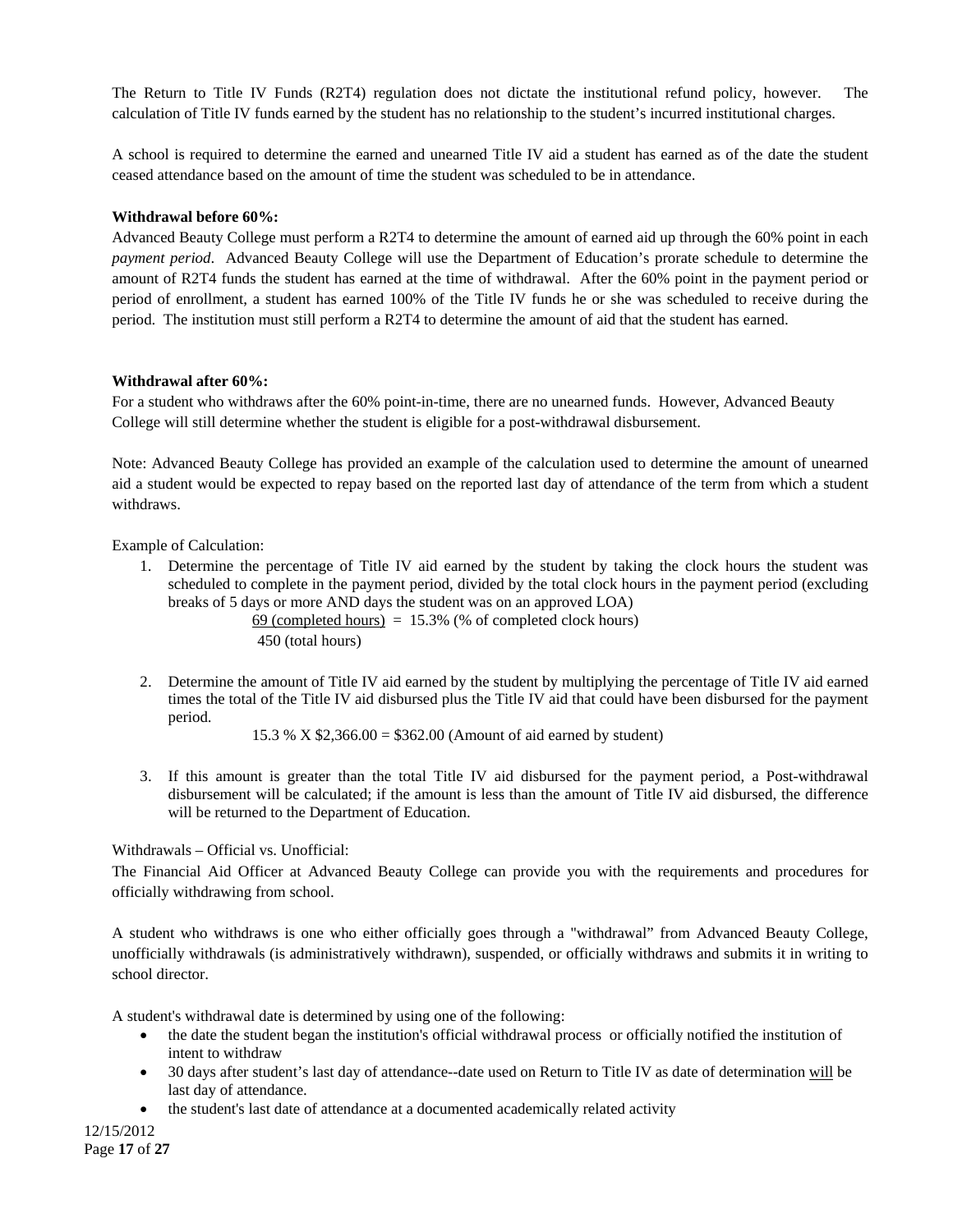A student may rescind his or her official notification to withdraw by filing a written statement with the School Director that he/she is continuing to participate in academically-related activities, and intends to complete the term (payment period) for which payment of Title IV funds were or would be received. The rescission of withdrawal is negated if the student subsequently ceases to attend prior to the end of the payment period. The withdrawal date then is the student's original date of withdrawal.

# Failure to return from an LOA:

If a student does not return on their scheduled date from a documented Leave of Absence, Advanced Beauty College will withdraw the student 10 days after they were scheduled to return. Their last day of attendance will then be the last day they clocked in prior to the LOA.

# Earned AID:

Title IV aid is earned in a prorated manner on a per diem basis (clock hours) up to the 60% point in the payment period. Title IV aid is viewed as 100% earned after that point in time. A copy of the worksheet used for this calculation can be requested from the financial aid director.

In accordance with federal regulations, when Title IV financial aid is involved, the calculated amount of the R2T4 Funds is allocated in the following order:

- unsubsidized FFELP loans
- subsidized FFELP loans
- Unsubsidized Direct Loans
- Subsidized Direct Loans
- Federal PLUS loans
- Direct PLUS loans
- Federal Pell Grants

# **Advanced Beauty College's responsibilities in regard to the return to Title IV funds follow:**

- providing students with the information given in this policy;
- identifying students who are affected by this policy and completing the Return to Title IV Funds calculation for those students;
- Returning any Title IV funds that are due the Title IV programs.

# **The student's responsibilities in regard to the return to Title IV funds include:**

- Returning to the Title IV programs any funds that were disbursed to the student and which the student was determined to be ineligible for via the Return to Title IV Funds calculation.
- Any notification of a withdrawal should be in writing and addressed to the School Director.
- A student may rescind his or her official notification of intent to withdraw. Submission of intent to rescind a withdrawal notice must be filed in writing.
- Either of these notifications, to withdraw or a rescission of intent to withdraw must be submitted to the School Director in writing.

If you would like examples of the worksheets for this Return to Title IV Funds policy, contact the Financial Aid Director at 214-492-2076.

# **Post Withdrawal:**

If you did not receive all of the funds that you earned, you may be due a post-withdrawal disbursement. If the postwithdrawal disbursement includes loan funds, the institution must get your permission before it can disburse them. You may choose to decline some or all of the loan funds so that you don't incur additional debt. The Institution may automatically use all or a portion of your Post-withdrawal disbursement (including loan funds, if you accept them) for tuition and fees. For all other school charges, the institution needs your permission to use the post-withdrawal disbursement. If you do not give your permission, you will be offered the funds. *However, it may be in your best interest to allow the school to keep the funds to offset any institutional fees incurred while enrolled at the school.*

12/15/2012 Page **18** of **27**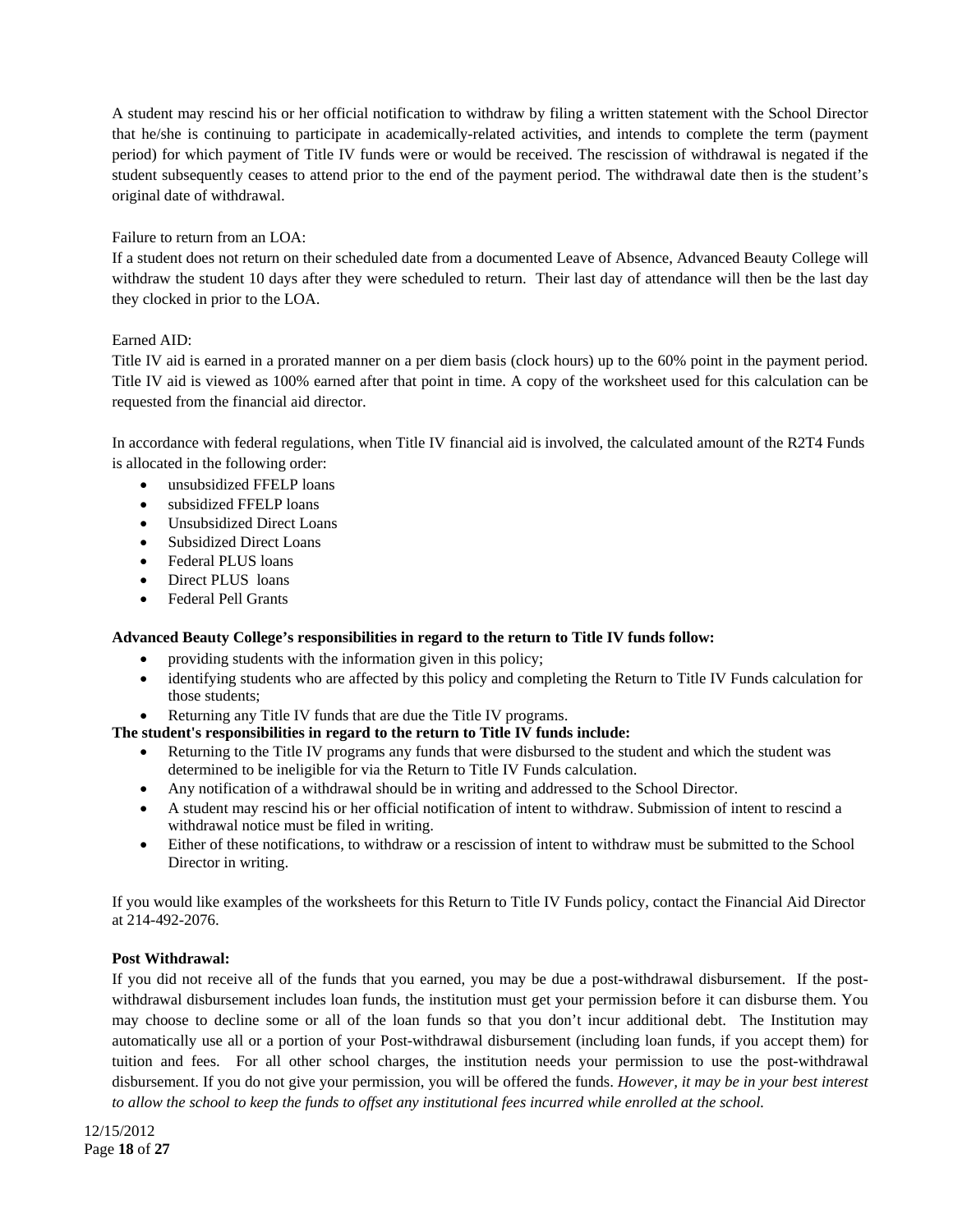The school must advise the student or parent that they have 14 calendar days from the date the school sent the notification to accept a post-withdrawal disbursement. If a response is not received from the student or parent within the permitted time frame or the student declines the funds, the school will return any earned funds that the school is holding to the Title IV programs.

If Advanced Beauty College is not required to return all of the excess funds, you must return the remaining amount.

Any amount of unearned grant funds that you must return is called an overpayment. The amount of a grant overpayment that you must repay is half of the grant funds you received or were scheduled to receive. You must make arrangements with your school or the Department of Education to return the unearned grant funds.

The requirements for Title IV program funds when you withdraw are separate from any refund policy that your school may have. Therefore, you may still owe funds to the school to cover unpaid institutional charges. Your school may also charge you for any Title IV program funds that the school was required to return. If you don't already know what your school's refund policy is, you may ask your Financial Aid Director for a copy of the refund policy, or refer to your student contract.

If you have questions about your Title IV program funds, you can call the Federal Student Aid Information Center at:

 1-800-4-FEDAID (1-800-433-3243) TTY users may call: 1-800-730-8913 You may also contact your Financial Aid Advisor at: 214-492-2076 Information is also available on Student Aid on the Web at: www.studentaid.ed.gov

*\*This policy is subject to change at any time, and without prior notice*

# **Academic Program Information**

# *GRADING SYSTEM:*

Students must maintain a minimum of 70% or higher average in Theory. If a student retakes an exam, the filing grade & the retake grade will be averaged. Students must also maintain a minimum of 70% or higher average on all practical procedures.

# *COURSE PROGRAMS*

The school offers courses in cosmetology, facial & manicure. However, federal student aid is only available for the cosmetology course at this time.

# *ALL COURSE DESCRIPTIONS:*

The course are designed to train the students in the theory and practical procedures in preparation for the job market, as well as educate them on the proper work habits in respect to sanitation, health and safety procedures. They also encourage self-reliance, initiative, professional ethics, leadership & teamwork.

# **Course Objectives and Outlines**

Each course is designed with the following objectives. Upon graduation, students should be able to:

- Develop good habits of performing properly in the interest of safety and hygiene for one's self and others.
- Conduct each technical job assigned in an orderly and professional manner.
- Learn to select wisely, care for and use correctly commercial products related to the application of beauty treatments.
- Be encouraged to keep abreast of all new and unique developments in the practice of Esthetics.
- Perform the basic manipulative skills including hair styling, color processing, chemical reformation, scalp/hair conditioning, facials, manicures and pedicures and other phases of Cosmetology.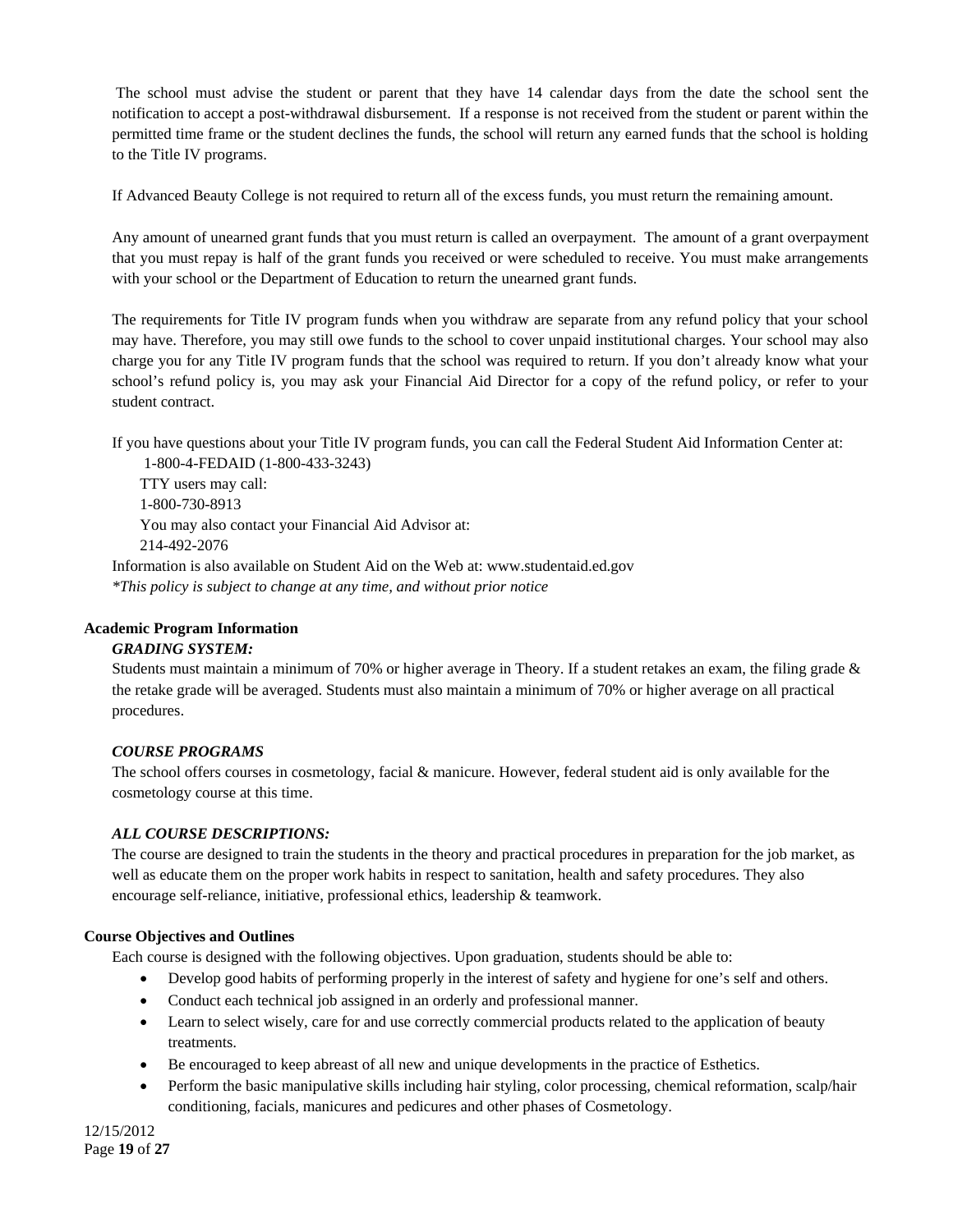## *COURSE FORMAT:*

The Cosmetology course will consist of measuring student's skill, competency and progress through lecture, demonstration, audio-visual materials, and illustrations, written and practical examinations. There will also be many occasions where there will be guest speakers, field trips and educational competitions students can partake in to enrich their learning experience.

## *INSTRUCTIONAL METHOD:*

Courses will use lectures, demos and student participation. Students will demonstrate their competency in cosmetology theory and practice through mannequin repetitions and floor activities. Instruction will be supplemented with visual aids, student exercises, student presentation and other instructional techniques.

#### *GRADING PROCEDURES:*

Class attendance and participation are mandatory and will be graded. Students are required to be prepared for class with textbook, notebook, pen or pencil, assignments and any additional items as assigned. A student must successfully complete a required number of each type of service. Services will be graded.

New classes start every Tuesday.

#### *COSMETOLOGY COURSE OUTLINE – 1500 hours*

Description: The art and science of cosmetology. Focuses primarily on hairstyling, but also trains students in basics of manicure and facials.

References: Milady's Standard Cosmetology Textbook 2008 Milady's Standard Cosmetology Theory Workbook 2008

Milady's Standard Cosmetology Exam Review 2008

| <b>HOURS</b> | Subject:                                                                            |
|--------------|-------------------------------------------------------------------------------------|
| 100          | Orientation: School Rules & Regulation, Professional and Personal Development,      |
|              | Professional Ethics, Hygiene and Good Grooming, Personality Development,            |
|              | Employee/Customer-Employee/Employer Relationship, Public Relations Salesmanship,    |
|              | Business & Salon Operations, Bacteriology, Decontamination & Infection Control,     |
|              | TDLR Rules & Regulations.                                                           |
| 100          | Shampoo & Related Theory: Shampoo, Product Knowledge, Use & Safety, Practical       |
|              | Application of Shampooing                                                           |
| 50           | Permanent Waving & Related Theory: Product Knowledge, Use & Safety, Practical       |
|              | Application of Shampooing                                                           |
| 50           | Hair & Scalp: Scalp Treatment & Manipulations, Hair Treatments, Instant Treatments, |
|              | Skin and Scalp, Disorders of the Hair and Scalp, Electricity                        |
| 250          | Permanent Waving And Related Theory: Product Knowledge, Use and Safety, Selecting   |
|              | Correct Perm, Analysis of Hair and Scalp, Section and Wrapping, Alkaline vs. Acid,  |
|              | Relaxers – Thio and Sodium Hydroxide, Practical Applications of Relaxers.           |
| 200          | Hair Coloring and Related Theory: Product Knowledge, use & Safety, Analysis of Hair |
|              | and Sc alp, Law of Color, Types of Color, Practical Application of Color            |
| 100          | Manicuring and Related Theory: Product Knowledge, Use, and Safety, Manicuring and   |
|              | Pedicures, The nail and Disorders, Hand and Arm Massage, Foot and Leg Massage,      |
|              | Artificial Nails, Nail Art                                                          |
| 50           | Facials and Related Theory: product Knowledge, Use and Safety, Facials and Related  |
|              | Theory, Skin and Disorders, Superfluous Hair Removal, Lash and Brow tinting,        |
|              | Practical Application of Facial Makeup                                              |
| 250          | Hair Cutting and Related Theory: Implements, Their Use and Safety, Bone Structure,  |
|              | Basic Shaping with Razor and Scissors, Thinning and Tapering                        |
| 200          | Hair Styling and Related Theory: Product Knowledge, use & Safety, Line and Design,  |
|              |                                                                                     |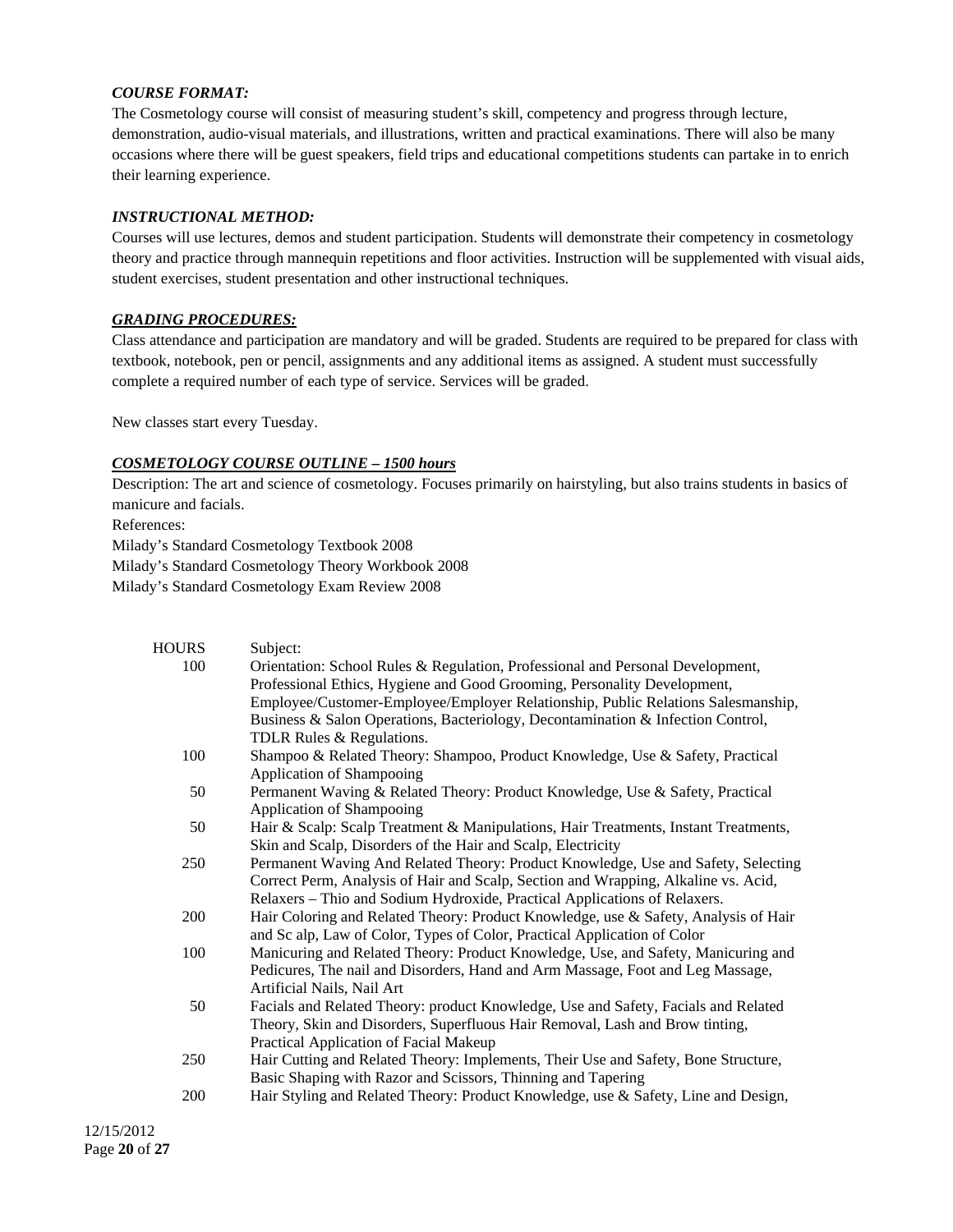Pincurls, Fingerwaves, Roller Placement, Style Patterns, Thermal Iron Curling, Blow Drying and Styling

- 50 Combouts: Hair Styling Techniques, Back Combing/Brushing Techniques, Creative **Combouts**
- 75 Chemistry and Anatomy: Science of Chemistry, Study of Matter, Chemistry of Water, Chemistry of Permanent Waving, Chemistry of Relaxers, Chemistry of Haircolor, Cosmetic Chemistry, Study of Anatomy-Human Body
- 75 Salon Management and Practices: Intro to Business and Salon Operations, Facts For Opening A Salon, Financial Considerations for Operating A Salon, Business Operation and Personnel Management, Principles and Practices of Good Selling, Importance of Advertising, Personal and Business Taxes

# *ESTHETICS COURSE OUTLINE – 750 hours*

Description: Specializes in beautifying the skin. References:

Milady's Standard Fundamentals for Estheticians 2004

- HOURS Subject:
	- 50 Orientation: School Rules and Regulations, History of Skin Care & Cosmetics, Career Opportunities, Visual Impressions, Personality Ethics, TDLR Rules & Regulations 40 Sanitation Safety and First Aid: Sanitation and Prevention of Microorganisms, Bacteria and Viruses, Disinfectant and Sterilization, Handling Hazardous Waste Materials, How to prevent cross-contamination using proper equipment and tools 90 Anatomy and Physiology: Skull and neck bones, Functions of Facial and Neck Bones, Nerves throughout the face and neck, Tissues and Their Functions, Lymphatic System 50 Chemistry: Elements of Basic Chemistry, Cosmetic Ingredients 75 Electricity, Machines, and Related Equipment: Flow of Electricity, Direct and Alternation Current, Machines used in Skin Analysis, Machines used in Skin Care Treatment, Maintenance of Each Machine 50 Care of Client Consultation/Analysis: Skin Types and treatment, Skin Conditions, Genetics Role in Skin Treatments, Health Analysis, Fitzpatrick Scale 225 Facial Treatment: Products used in Facial and Room Setup, Product Knowledge, Use & Safety, Deep Cleansing, exfoliation and extractions, Mask Therapy, Massage movements, Benefits of Facials, Facial with machine, Men's Facials 35 Management 25 Superfluous Hair Removal: Morphology, General Categories of Hair Removal 15 Aromatherapy: Product Knowledge, use & Safety, Functions of Essential Oils 10 Nutrition: Proteins, Fats and Carbohydrates, Nutrition and Health of the Skin 10 Color Psychology: Primary Colors, Complementary Colors, Color Temperature
		- 75 Makeup: Product Knowledge, use and Safety, Make-up Techniques, Face Shapes, Eye shapes and connection techniques, Choosing a makeup product collection

# *MANICURE COURSE OUTLINE – 600 hours*

Description: Specializes in the art form and care of nails. References:

Milady's Standard Nail Technology 2007

| HOURS | Subject:                                                                                     |
|-------|----------------------------------------------------------------------------------------------|
| 15    | Orientation: School Rules and Regulations, Professional and Personal Development,            |
|       | Professional Ethics, TDLR Rules and Regulations                                              |
| 15    | Equipment, Implements, and Supplies                                                          |
| 320   | Procedures: Product chemistry, knowledge, use and safety, Basic manicure and pedicure,       |
|       | Oil manicure, Removal of stains, Repair work, Hand and arm massage, Buffing,                 |
|       | Application of polish, Application of artificial nails, Application of cosmetics fingernails |
|       | preparation to build new nail, Application of nail extensions (Sculptured nails, Tips,       |
|       | Wraps, Fiberglass/gels, Odorless products)                                                   |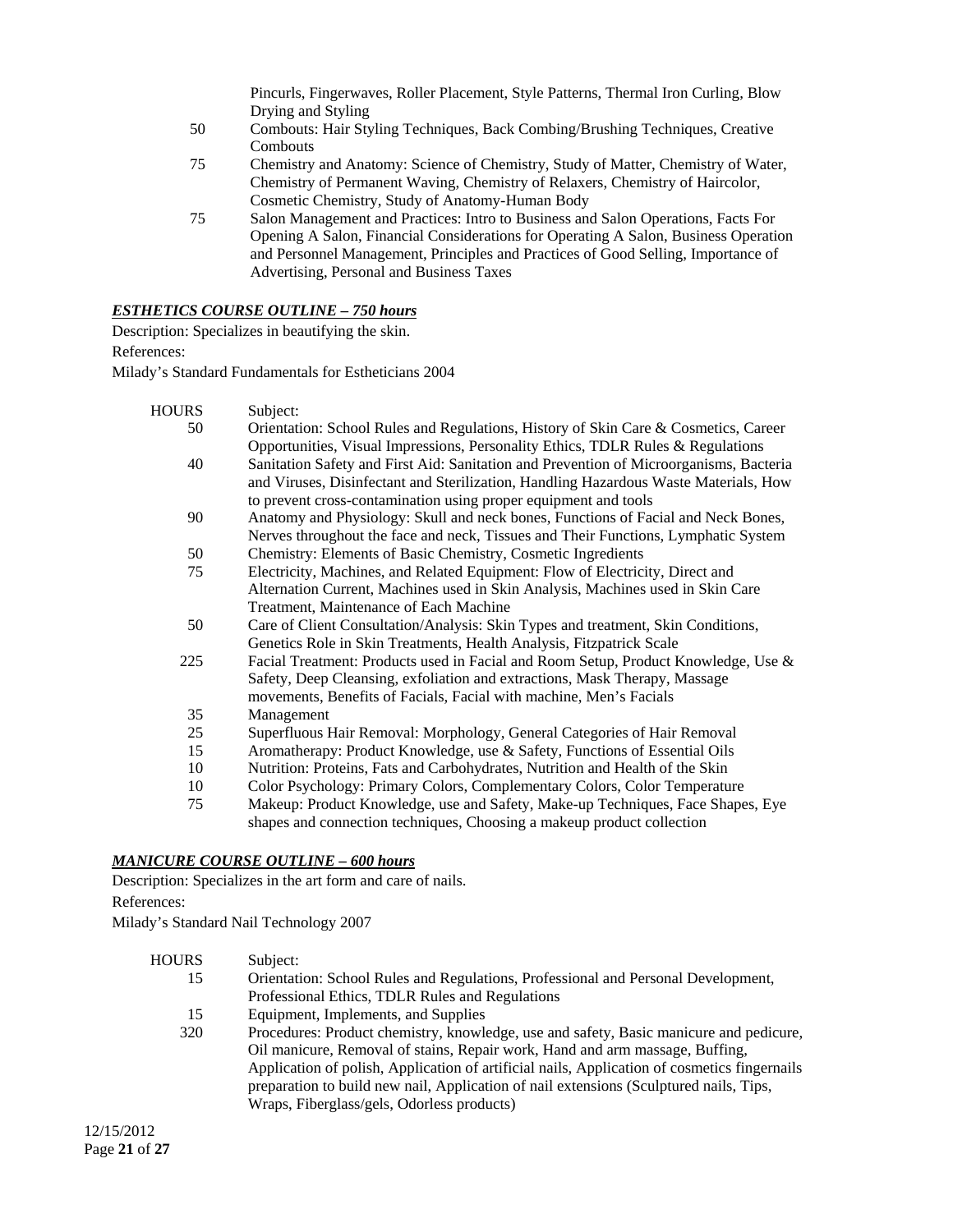- 70 Anatomy and Physiology of Arms and Hands: Bones (Major bones, Functions), Muscles (Major muscles, Functions), Nerves (Major nerves, Functions), Skin (Structure, Functions, Appendages, Conditions, Lesions), Nails (Structure and Composition, Growth and regeneration, Nail irregularities, Nail diseases)
- 100 Bacteriology, Sanitation and Safety Measures: Sanitation (Definition, Importance, Rules & Regulation, Methods), Safety Measures, Hazardous Chemicals, Ventilation odor in Salons
- 80 Professional Practices: Manicuring as a Profession (Vocabulary & Ethics), Salon Procedures (Hygiene and good grooming, Professional attitudes and salesmanship, Public relations, Salon business management)

# **Transfer of Credits/Clock Hours & Articulation Agreements**

# TRANSFER STUDENTS

Transfer students are accepted upon certification in writing from Texas Department of Licensing and Regulation ("T.D.L.R.") according to State Law. Minimum clock hours required for acceptance are: COSMETOLOGY - 300; FACIAL – 150; and MANICURE - 200. Students must receive at least 25% of the course hours for which they are enrolled in order to receive a diploma from ADVANCED BEAUTY COLLEGE. Students transferring from other schools must have no more than 1125 hours for the cosmetology course, no more than 450 hours for the manicure course, and no more than 562.50 hours for the facial course. Costs will be adjusted accordingly. It is our policy not to solicit or enroll students currently enrolled in another cosmetology school.

#### RE-ENROLLMENT STUDENTS

A former drop student may re-enroll in the same course and receive credit for previous hours if financial obligations have been made to the school's satisfaction. Tuition will be charged at current hourly rate for hours needed to complete course of study. Other costs will be adjusted accordingly.

A student making satisfactory progress at the point of withdrawal may apply for re-enrollment in the school and will be considered to be making satisfactory progress at the point of re-entry.

A student failing to meet minimum satisfactory requirements at the point of withdrawal will be placed on one month Probation when accepted for re-enrollment. Financial Aid will only be re-instated at the point when a student reaches the point where they are meeting Satisfactory Progress Standards.

Non-credit remedial courses have no effect upon a student's satisfactory progress status at ADVANCED BEAUTY COLLEGE.

# **Accreditation Approval**

**ACCREDITATION** – Advanced Beauty College is nationally accredited by the: **National Accrediting Commission of Cosmetology Arts & Sciences (NACCAS)**  4401 FORD AVE. SUITE 1300 ALEXANDRIA, VA 22303-1432 www.naccas.org (703) 600-760 **LICENSING** – Advanced Beauty College is licensed and regulated by the: **Texas Department of Licensing and Regulation (TDLR)**  P.O. Box 12088 Austin, Texas 78711 www.license.state.tx.us (512) 463-6599 (800) 803-9202

# **Peer to Peer File-Sharing Disclosures**

12/15/2012 Page **22** of **27**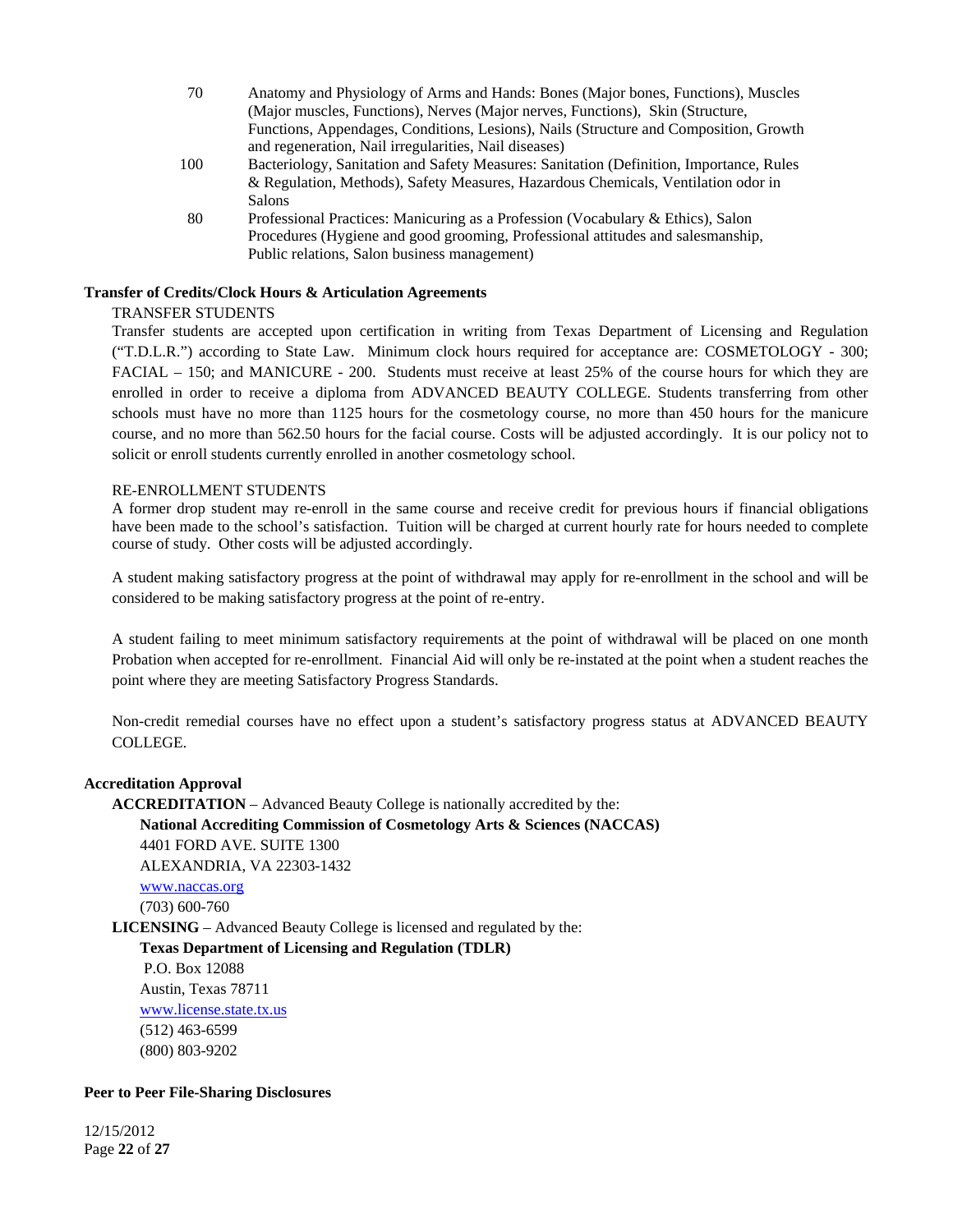Students of the school are prohibited by law to distribute copies of any copyrighted material. The unauthorized distribution of copyrighted material may subject the student to civil and criminal liabilities.

Chapter 12 of the Copyright Management and Systems Law:

 $§$  1204. Criminal offenses and penalties<sup>5</sup>

- 1. In General. Any person who violates section 1201 or 1202 willfully and for purposes of commercial advantage or private financial gain
	- a. shall be fined not more than \$500,000 or imprisoned for not more than 5 years, or both, for the first offense; and
	- b. shall be fined not more than \$1,000,000 or imprisoned for not more than 10 years, or both, for any subsequent offense.
- 2. Limitation for Nonprofit Library, Archives, Educational Institution, or Public Broadcasting Entity. Subsection (a) shall not apply to a nonprofit library, archives, educational institution, or public broadcasting entity (as defined under section 118(g)).
- 3. Statute of Limitations. No criminal proceeding shall be brought under this section unless such proceeding is commenced within five years after the cause of action arose.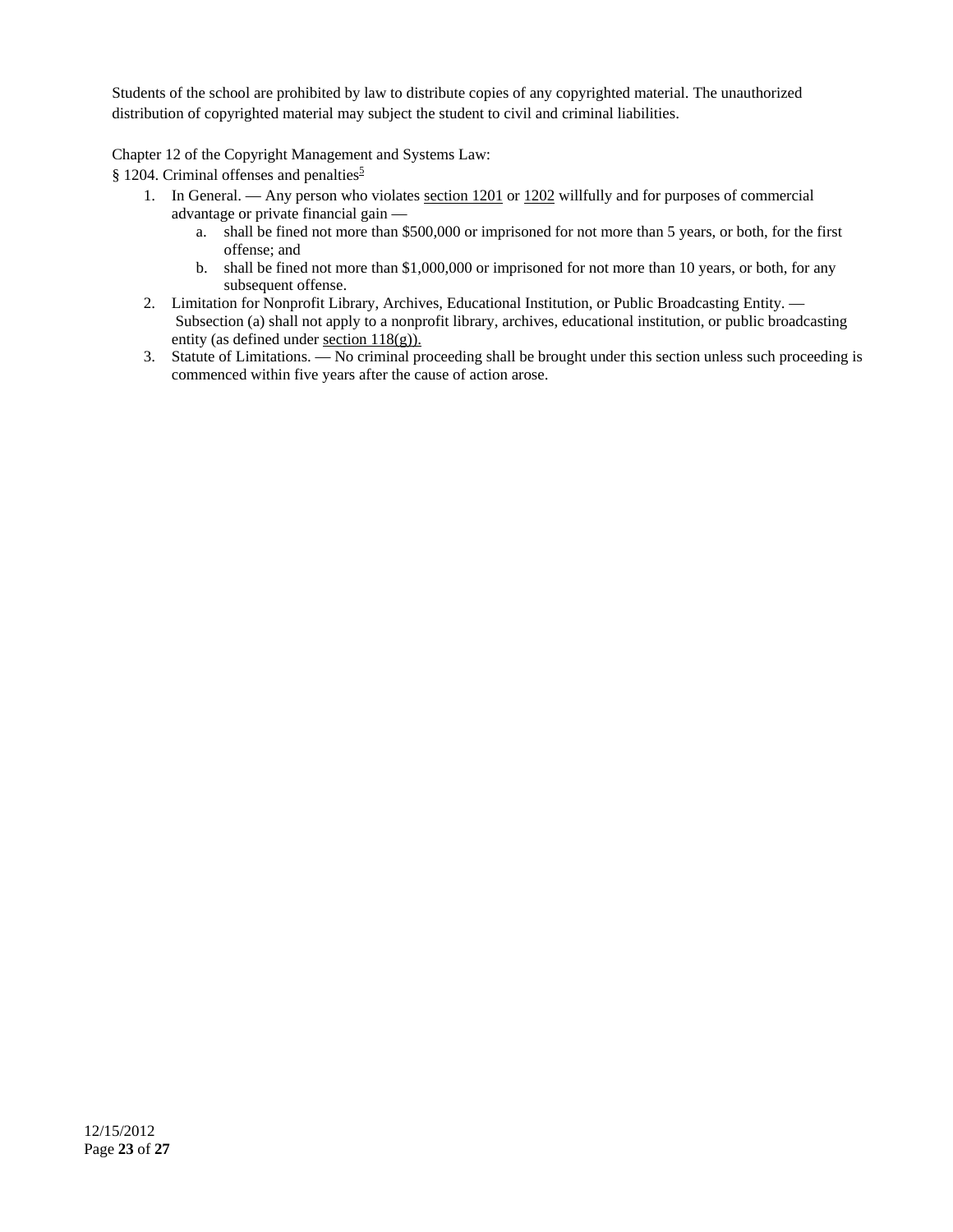# **HEALTH AND SAFETY**

# **Campus Security Act Disclosure Statement**

The Campus Security Act (Public Law 102-26) requires postsecondary institutions to disclose the number of instances in which certain specific types of crimes have occurred in any building or on any property owned or controlled by this institution which is used for activities related to the educational purpose of the institution and/or any building or property owned or controlled by student organizations recognized by this institution. These numbers do not reflect crimes specifically committed at Advanced Beauty College, but in the building and surrounding areas as a whole. In compliance with that law, the following reflects this institution's crime statistics for the period between  $1/1/2009 - 12/31/2009$ ,  $1/1/2010 - 12/31/2010$  and  $1/1/2011 - 12/31/2011$ . Rates reported below are in conjunction with the old location.

# *Report Distribution Date:*

| Crimes Reported                        | 2009     | 2010     | 2011     | Location:<br>$C =$ Campus<br>$N = Non-campus$<br>P=Public | Hate<br>Crime |
|----------------------------------------|----------|----------|----------|-----------------------------------------------------------|---------------|
| Murder (Includes non-negligent)        | $\Omega$ | 0        | 0        |                                                           |               |
| manslaughter)                          |          |          |          |                                                           |               |
| Negligent manslaughter                 | $\Omega$ | 0        | $\Omega$ |                                                           |               |
| Sex offenses (forcible & non-forcible) | 0        | 0        | 0        |                                                           |               |
| <b>Robberies</b>                       | $\Omega$ | 0        | 0        |                                                           |               |
| Aggravated assaults                    | $\Omega$ | $\Omega$ | 0        |                                                           |               |
| <b>Burglaries</b>                      |          | $\Omega$ | $\Omega$ |                                                           |               |
| Motor Vehicle Thefts (on Campus)       | 2        | $\Omega$ | $\Omega$ |                                                           |               |
| Arson                                  | $\Omega$ | 0        |          |                                                           |               |

| Number of arrest made for the following<br>crimes | 2009 | 2010             | 2011 | Referred for campus<br>disciplinary action?<br>(Yes)(No) |
|---------------------------------------------------|------|------------------|------|----------------------------------------------------------|
| Liquor Laws                                       |      | $\theta$         |      |                                                          |
| Drug Laws                                         |      | $\left( \right)$ |      |                                                          |
| <b>Weapons Possession</b>                         |      | $\theta$         |      |                                                          |

\*Crimes of murder, manslaughter, arson, forcible rape and aggravated assault that show evidence of prejudice based on race, religion, sexual orientation, ethnicity or disability as prescribed by the Hate Crime Statistical Act.

- 1. This institution does not employ campus security personnel but encourages both its employees and students to immediately report suspected criminal activity or other emergencies to the nearest available campus security officer, institutional official and/or in the event of emergency to directly contact local law enforcement or other emergency response agencies by dialing (911).
- 2. All students and employees are required to report any crime or emergency to their institutional official promptly. If a student or employee wishes to report a crime on a voluntary or confidential basis, the institutional official will be prepared to record and report the crime, but not the name of the informant. The student or employee may, in order to maintain confidentiality, submit the information in writing to his/her institutional official without signature. If the student wishes no to maintain confidentiality, the student will contact his/her teacher or school official who in turn will contact the nearest supervisor to report criminal actions or emergencies to the appropriate agency by calling (911).

Preparation for the Annual Disclosure of Crime Statistics report is obtain by the institution's secretary who contacts the correct police department District for statistics and the institution's "Daily Incident Log", and then records those statistics.

3. Only students, employees and other parties having business with this institution should be on institutional property. Staff, faculty, students, and prospective students or any person entering the premises must have and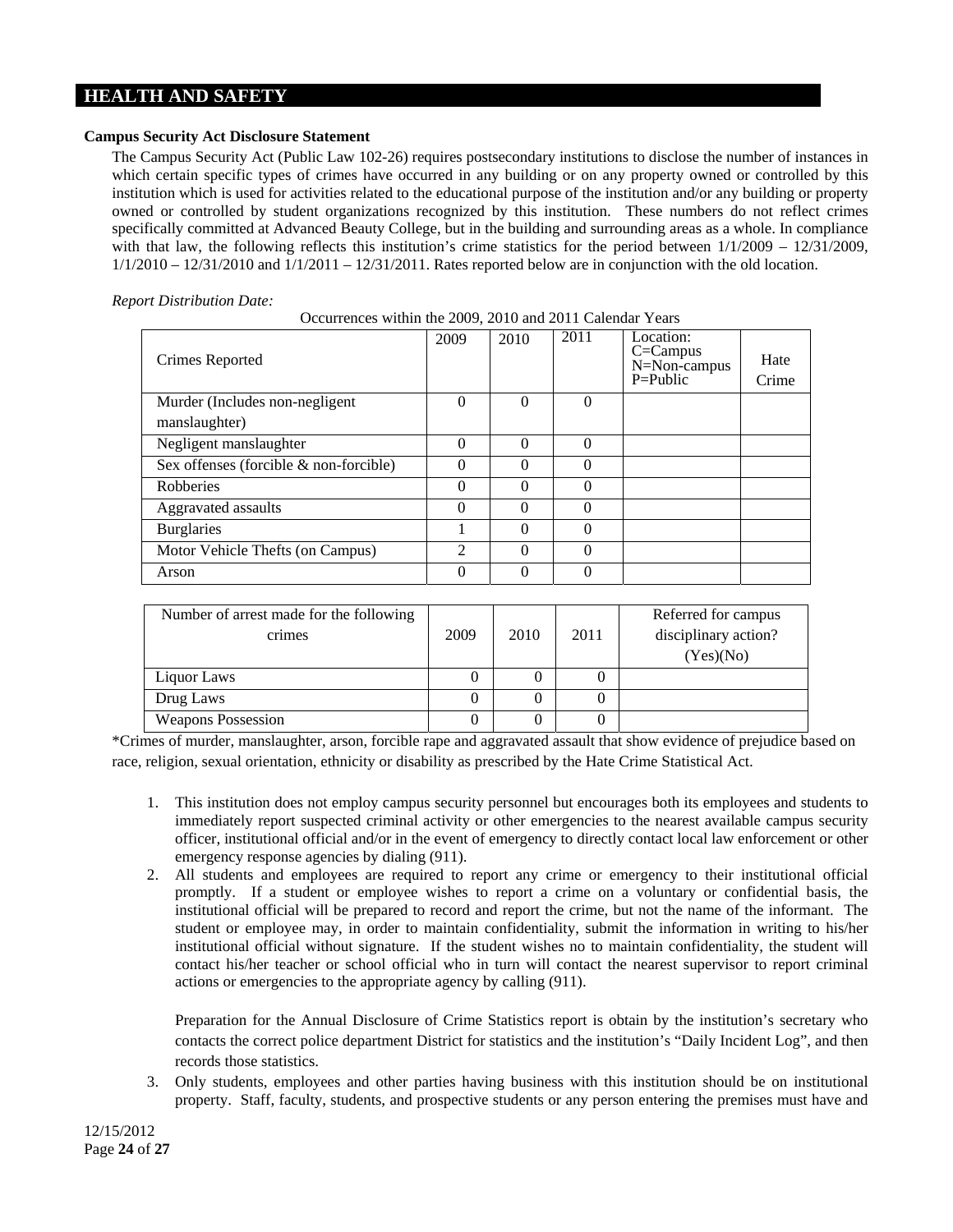display at all times a security identification badge. Those without an identification badge must sign in at the entrance and identify their purpose of visit, the person to be visited and register their time in and out of the building. The visitor must also wear a visitor's badge while on campus. All rear access doors leading to the campus are closed and locked during evening hours starting at 5:00pm. When the school closes for the night, the school's official or supervisor will inspect each floor to see that it is empty and then set the alarms on each floor and then lock down the campus. Other individuals present on institutional property at anytime without the express permission of the appropriate institutional official(s) shall be viewed as trespassing and may as such be subject to a fine and/or arrest. In addition, students and employees present on institutional property during periods of non-operation without the express permission of the appropriate institutional official(s) shall also be viewed as trespassing and may also be subject to a fine and/or arrest.

- 4. Current policies concerning campus law enforcement are as follows:
	- a) Institution's officials have no powers of arrest other than the Citizens Arrest Law, and are required in the event of a crime or emergency to call the correct agency or dial (911) for the police and emergency services. The Citizens Arrest Law will be invoked only as a last resort, and after all other possibilities have been explored.
	- b) Employees shall contact their immediate or nearest ranking supervisor to report any criminal action or emergency to the appropriate agency by calling (911). If possible, in the interim, the security guard(s) and or institutional official shall attempt to non-violently deal with the crime or emergency with the appropriate agency on campus. Individual discretion must be used, as undue risk should not be taken.
	- c) The institution currently has no procedures for encouraging or facilitating pastoral or professional counseling (mental health or otherwise), other than the student or employee is encouraged to seek such aid.
- 5. Though this institution does not offer regularly scheduled crime awareness or prevention programs, students are encouraged to exercise proper care in seeing to their own personal safety and the safety of others. The following is a description of policies, rules and programs designed to inform students and employees about the prevention of crimes on campus.
	- a) Do not leave personal property in classrooms
	- b) Report to your institutional official, any suspicious persons.
	- c) Always try to walk in groups outside the school premises.
	- d) If you are waiting for a ride, wait within sight of other people
	- e) Employees (staff and faculty) will close and lock all doors, windows and blinds and turn off lights when leaving a room.
	- f) The "Crime Awareness And Campus Security Act" is available upon request to students, employees (staff and faculty) and prospective students.
	- g) The School has no formal program, other than orientation, that disseminates this information. All information is available on request.
	- h) Information regarding any crimes committed on the campus or leased/attached properties (parking lot) will be available and posted in a conspicuous place within two (2) business days after the reporting of the crime and be available for sixty (60) business days during normal business hours, unless the disclosure is prohibited by law, would jeopardize the confidentiality of the victim, or an ongoing criminal investigation the safety of an individual, cause a suspect to flee evade detection: or result in the destruction of evidence. Once the reason for the lack of disclosure is no longer in force, the institution must disclose the information. If there is a request for information that is older than sixty 60 days, that information must be made available within two (2) business days of the request.
- 6. The institution does not offer regularly scheduled crime awareness or prevention programs other than orientation where all the institution's policies and regulations are properly disclosed to prospective students.
- 7. All incidents shall be recorded in the Advanced Beauty College daily Incident Log located on campus in at the institutional Admissions official's station. The log includes the date, time, location, incident reported, and disposition of incident and the name of the person who took the report. The report must be entered in the log with two (2) business days after it is reported to the school's official, unless that disclosure is prohibited by law, would endanger the confidentiality of the victim.
- 8. This institution does not permit the sale, possession or consumption of alcoholic beverages on school property and adheres to and enforces all state underage-drinking laws.
- 9. The institution does not permit the possession, use or sale of illegal drugs by its employees and students and adheres to and enforces all state and Federal drug laws. The violations of these policies by students or employees may result in expulsion, termination and/or arrest.
- 10. Information concerning drug and alcohol abuse education program are posted at campus and is distributed annually to students and staff. Sexual assaults (criminal offences) on campus will be reported immediately to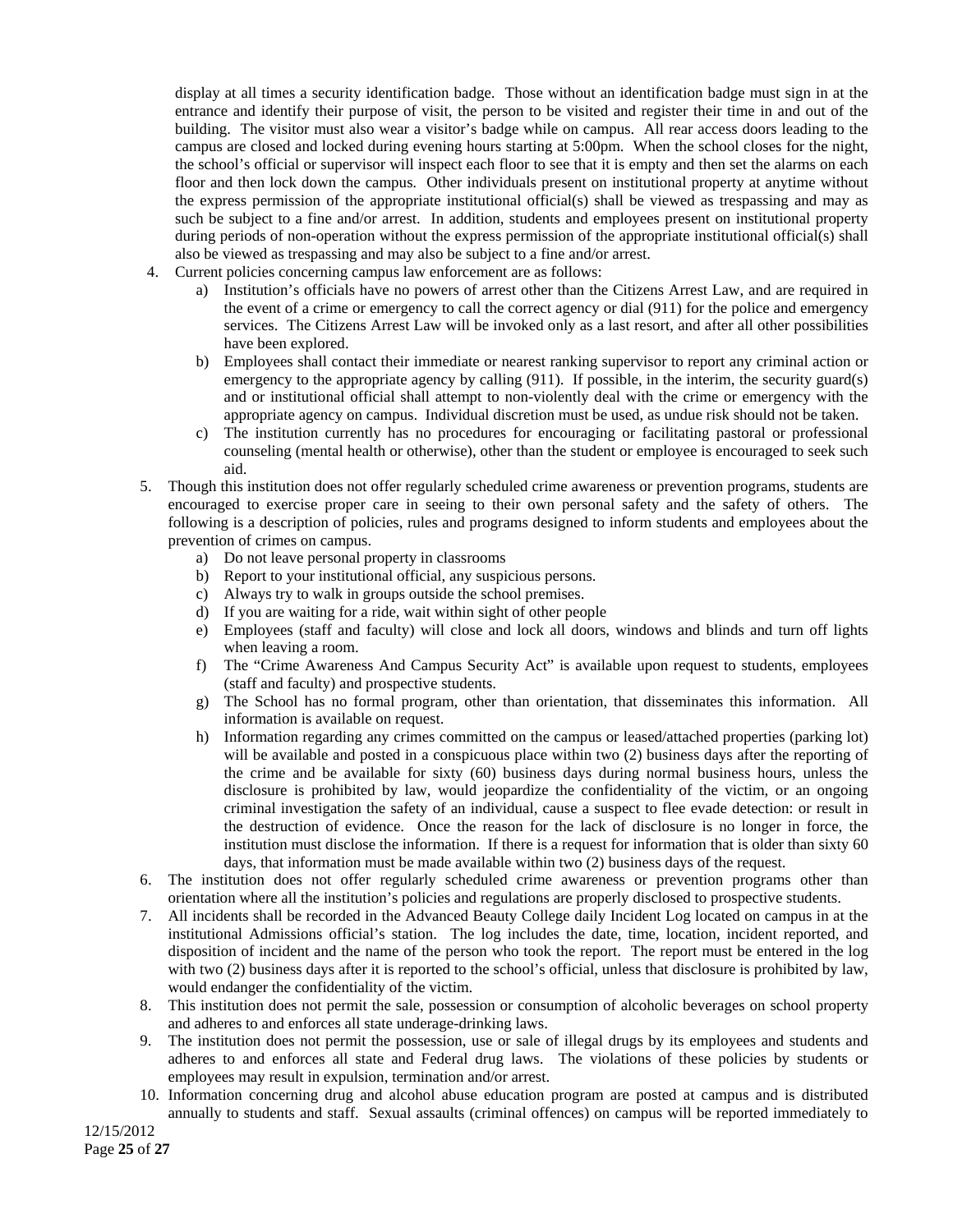the institution's official, who will report it to (911) emergency and police units. The person who was victimized will be encouraged to seek counseling at a rape crisis center and to maintain all physical evidence until such a time as that person can be properly transported to a hospital or rape crisis center for proper treatment. This institution has zero tolerance of such assault; the violation of this policy by students or employees may result in expulsion, while investigations are being followed, termination and/or arrest. Students can obtain information about registered sex offenders by going to the following website: www.records.txdps.state.tx.us

#### **Drug & Alcohol Abuse Prevention Program**

Advanced Beauty College is a drug free workplace.

Students in need of any professional counseling to deal with drug and alcohol abuse or any other forms of abuse will be referred to appropriate professionals.

> **Welcome House Inc Drug And Alcohol Abuse** 921 North Peak Street Dallas, TX 75204-6677 (214) 887-0696

**The National Domestic Violence**  Hotline 1-800-799-SAFE (7233) or 1-800-787-3224

**Child & Family Guidance Centers**  8915 Harry Hines Blvd. Dallas, TX 75235, 214-351-3490

#### **Murray Hill Recovery**

909 Lake Carolyn Pkwy # 310 Irving, TX(214) 496-0800

**Drug Prevention Resources, Inc.** 

1200 Walnut Hill Lane #1500 Irving, TX, 75038, 972-518-1821

**National Sexual Assault Hotline**  1-800-656-HOPE (4673)

**A Alcohaaaal 24 Hour Abuse**  210 South Main Street Irving, TX(972) 253-8222

#### **Campus Safety – Emergency notification & Crime reporting**

#### EMERGENCY NOTIFICATION:

Students and employees should refer to the Admission officer or agency when reporting or seeking help on a criminal incident. Please note that any emergency that requires immediate attention should not be waited upon on to report to the school's officer but rather contact the appropriate agency by calling (911).

#### CRIME REPORTING:

In the event there is a crime that the school cannot mediate, an employee will call the local authorities to file a crime report. Incidents that the institution must report as hate crimes are: simple assault, larceny-theft (except motor vehicle theft), intimidation and vandalism of property. Hate crimes are crimes that manifest evidence that the victim was intentionally selected because of the perpetrator's bias.

For crimes occurring on campus that require discretion, please inform Student Services immediately. The institution does its best to protect the safety of our students and is willing to work with students in the event of conflicts amongst other students.

# **Information for Crime Victims**

The institution will, upon written request, disclose to the alleged victim of any crime of violence, or a non-forcible sex offense, the results of any disciplinary proceedings. For any crime that involves students as both parties, perpetrator and victim, the school will review the crime on a case-by-case basis and may choose to permanently expel one or both parties according to the school's discretion.